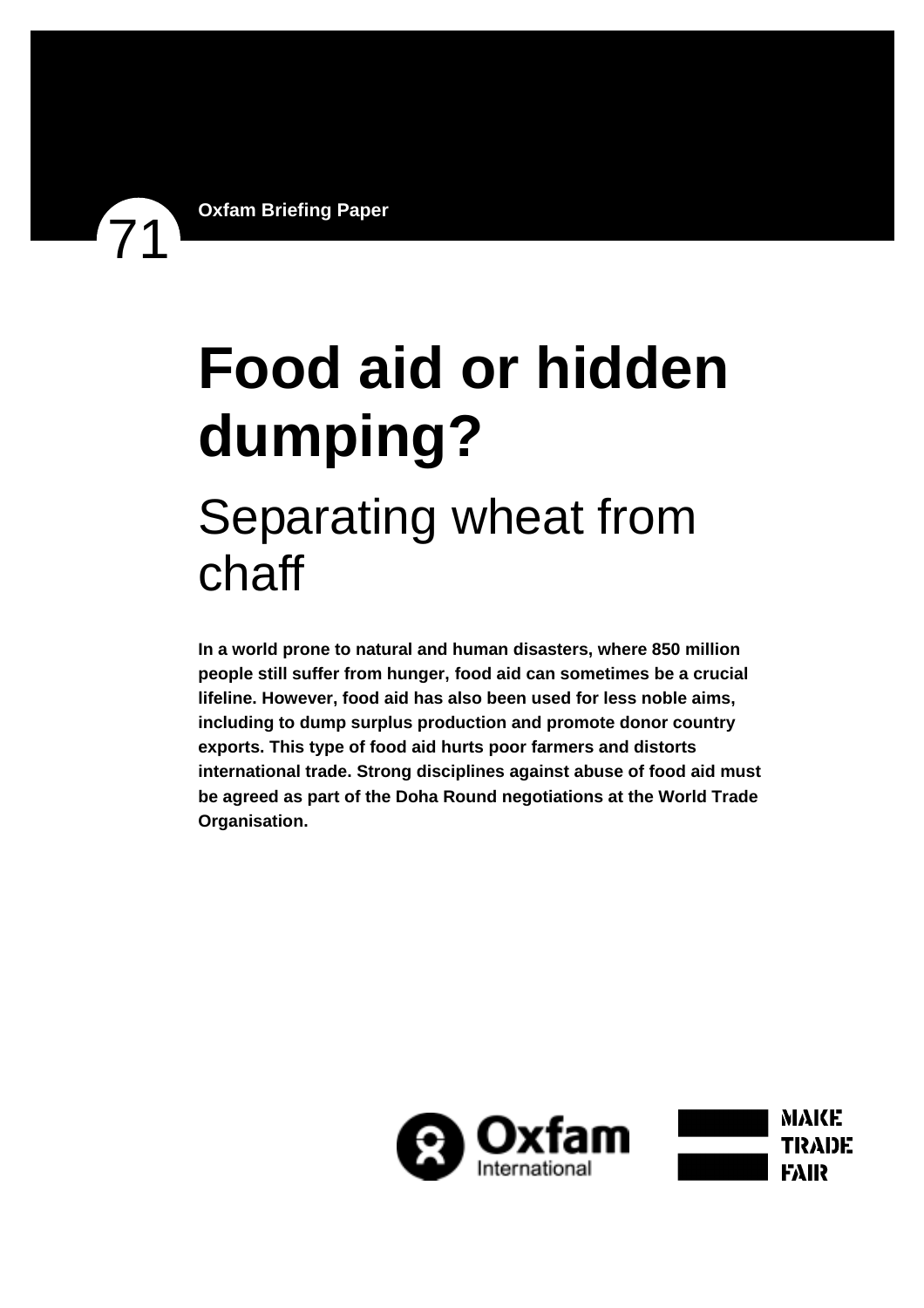# **Contents**

| 4. Improving food aid: carbohydrates or cash?25 |  |
|-------------------------------------------------|--|
|                                                 |  |
|                                                 |  |
|                                                 |  |
|                                                 |  |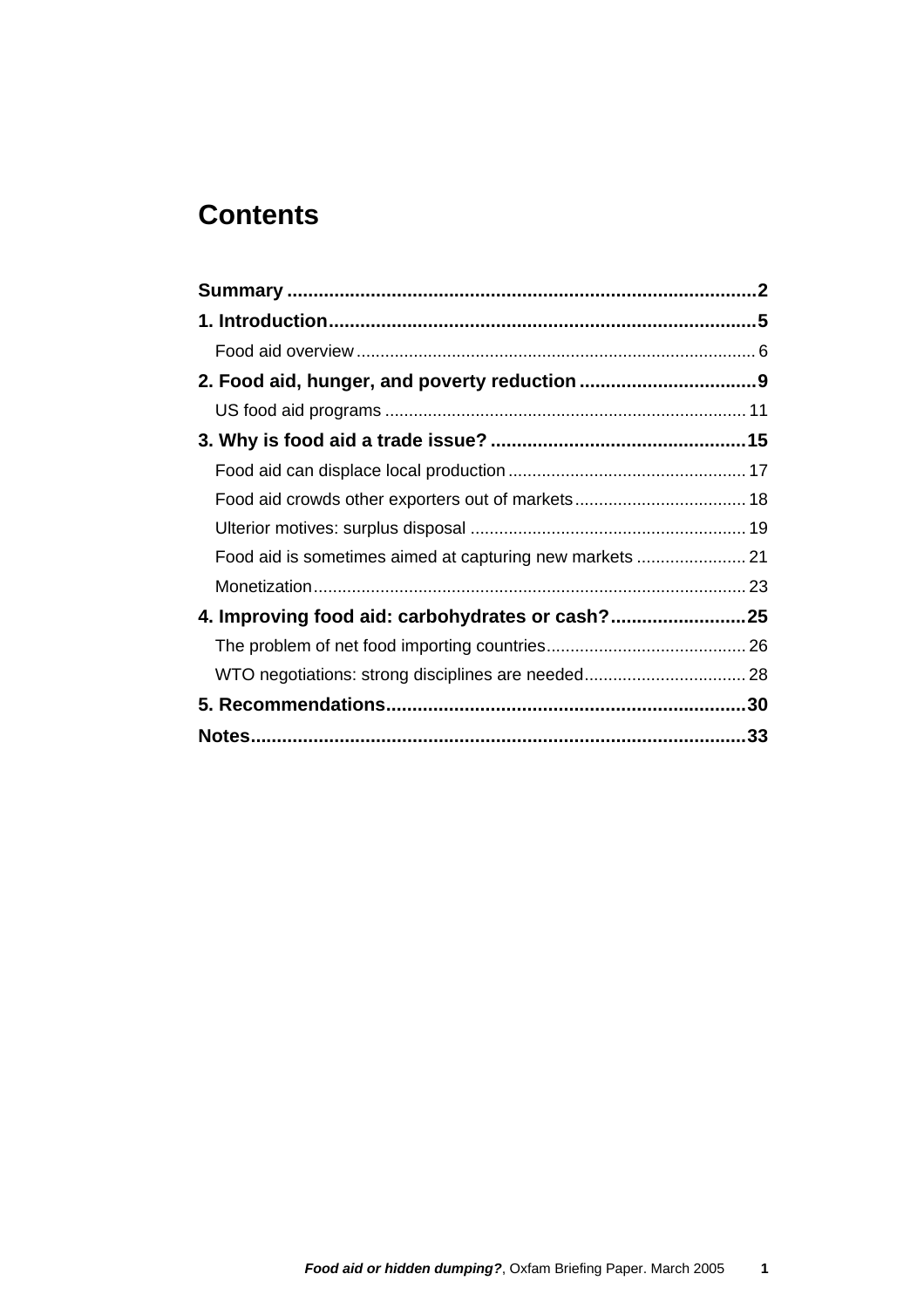# <span id="page-2-0"></span>**Summary**

While more than 850 million people suffer chronic malnutrition, many food aid resources are wasted due to inefficiencies, policy obstacles, and poor targeting. Actually, food aid is often not provided at the right time, the right place, or in sufficient quantities. And donor response consistently falls short of emergency appeals by the World Food Program (WFP).

Oxfam believes that food aid can, sometimes, be essential to humanitarian response. However, for many development and humanitarian needs, food aid is not an appropriate or efficient tool. Even in most emergencies, in-kind food aid often fails to improve access to food due to delays in delivery, as well as mismatches between recipient needs and the commodities donated.

## Why is food aid a trade issue?

Agricultural exporting countries have called for new disciplines on food aid as part of the Doha Round negotiations at the World Trade Organisation (WTO), in light of evidence that the USA sometimes uses food aid to dump agricultural surpluses and to attempt to create new markets for its exports. Indeed, food aid has the potential both to reduce domestic production of food, damaging the livelihoods of poor farmers, and to displace exports from other countries into the recipient country.

This paper shows that current practices, especially those of the USA, create substantial adverse side-effects in trade that damage the livelihoods of poor farmers and stymie their economic opportunities to develop.

- Damage to local production in recipient countries: in 2002/2003 food aid donors over-reacted to a projected 600,000 metric tonne food deficit in Malawi, causing a severe decline in cereal prices and hurting local producers.
- Displacement of exports: in 2000, Guyanese rice exports to Jamaica were displaced by US food aid which suddenly doubled following a bumper crop in the USA.
- Food aid is used to dispose of surpluses: in-kind food aid peaked in 1999-2000 when there were large surpluses and low prices for cereals. This depressed prices for poor farmers around the world.
- Food aid is sometimes used to capture new markets: US legislation for Title I food aid programs states that priority is given to export of US agricultural commodities to those developing countries which have demonstrated the potential to become commercial markets. This is a major, and unfair, subsidy to exporters of the donor country.
- In-kind food aid is used instead of cash: 90 per cent of all food aid is provided in commodities rather than cash. This can destroy or damage local markets that poor farmers depend on.
- Monetization of in-kind food aid: increasing volumes of food aid provided for development projects is sold straight onto local markets to generate cash. This displaces local farmers' produce and slashes their income by reducing prices.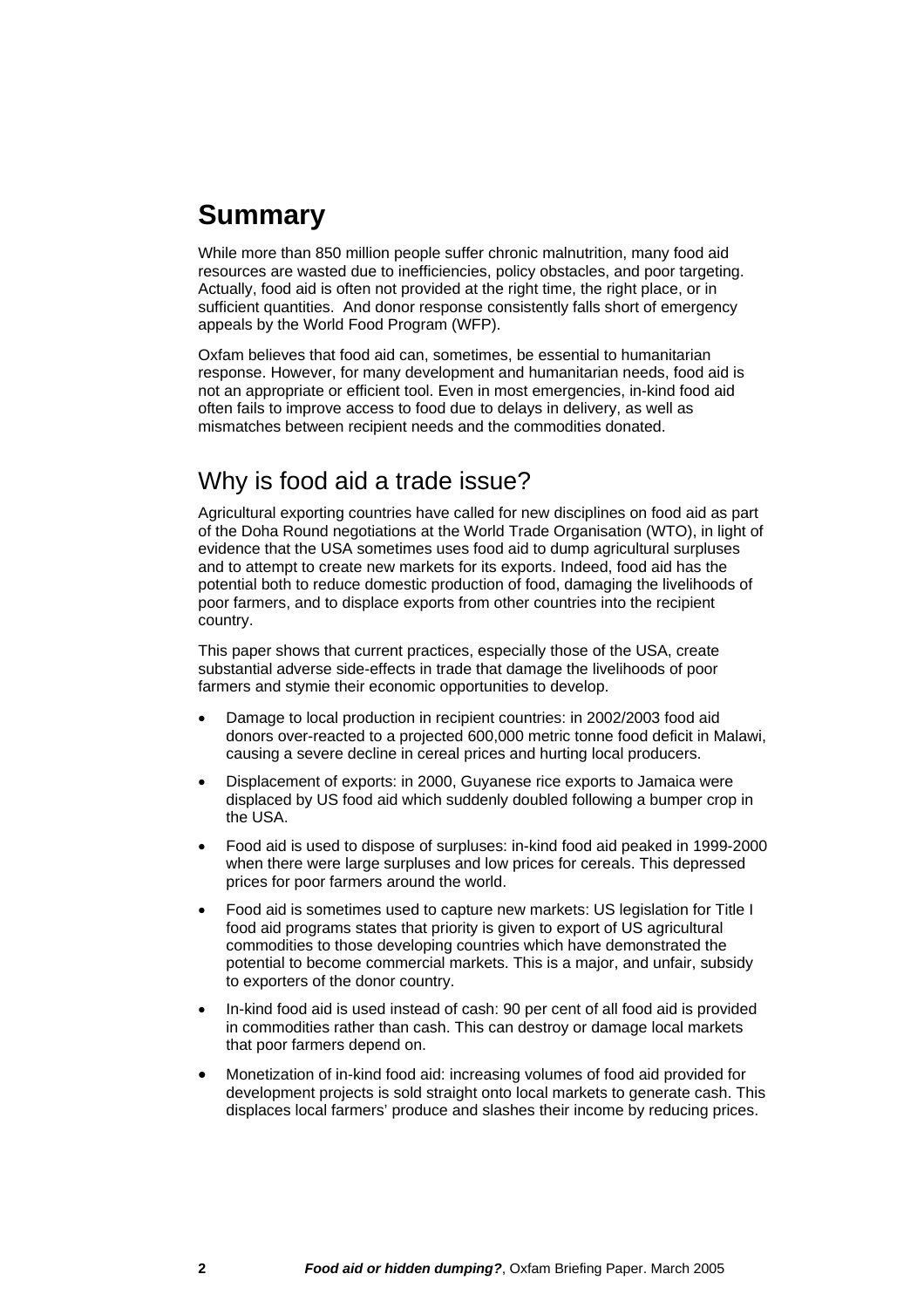As the world's largest donor of food aid, the USA has a special responsibility to ensure the quality of its food aid program and to minimize any trade distortions. The USA is the only donor making major use of concessional sales (rather than grants) for food aid; it is the only food aid donor to distribute a large proportion of its food aid bilaterally; and it requires virtually all food aid contributions to be in the form of US commodities.

## Strong disciplines are needed

The Doha Development Round offers a unique chance to create more economic opportunities for developing countries and poor farmers by eliminating agricultural dumping, protecting vulnerable farm sectors in developing countries, providing new market opportunities, and implementing the Marrakesh Decision (see below). New disciplines on food aid are an important part of the overall reform needed.

Unfortunately, the debate so far at the WTO has made little progress. The current text, from the August 2004 framework agreement, is sufficiently ambiguous that it would add nothing to current disciplines on food aid.

As members start negotiating the modalities of the final agreement on agriculture in the run-up to the December Ministerial in Hong Kong, it is now crucial that strong disciplines on food aid are incorporated to ensure it stops destroying poor people's livelihoods.

#### Recommendations

- 1. Food aid is provided exclusively in grant form.
- 2. Food aid should not be linked, either explicitly or implicitly, to commercial transactions or services of the donor country.
- 3. The use of in-kind food aid should be limited to situations of acute local food shortage and/or non-functioning local food markets, where regional purchase is not possible. In other situations, food aid should be provided in cash form, to purchase food locally or regionally.
- 4. Monetization of food aid should be limited and replaced with cash donations, to avoid displacement of local production or commercial imports.
- 5. Food aid should only be provided in response to calls from national governments, specialized United Nations agencies, other relevant regional or inter-governmental agencies, non-governmental humanitarian organizations, and private charitable bodies.
- 6. All food aid transactions must be notified in a timely manner to the Food and Agriculture Organization of the United Nations (FAO) and WTO.

#### **In addition, the new Agreement on Agriculture should:**

- 7. Eliminate all other surplus disposal instruments, such as export subsidies and subsidized export credits.
- 8. Implement the Marrakesh Decision on Net Food-Importing Countries by: a) putting into place multilateral financing mechanisms to facilitate commercial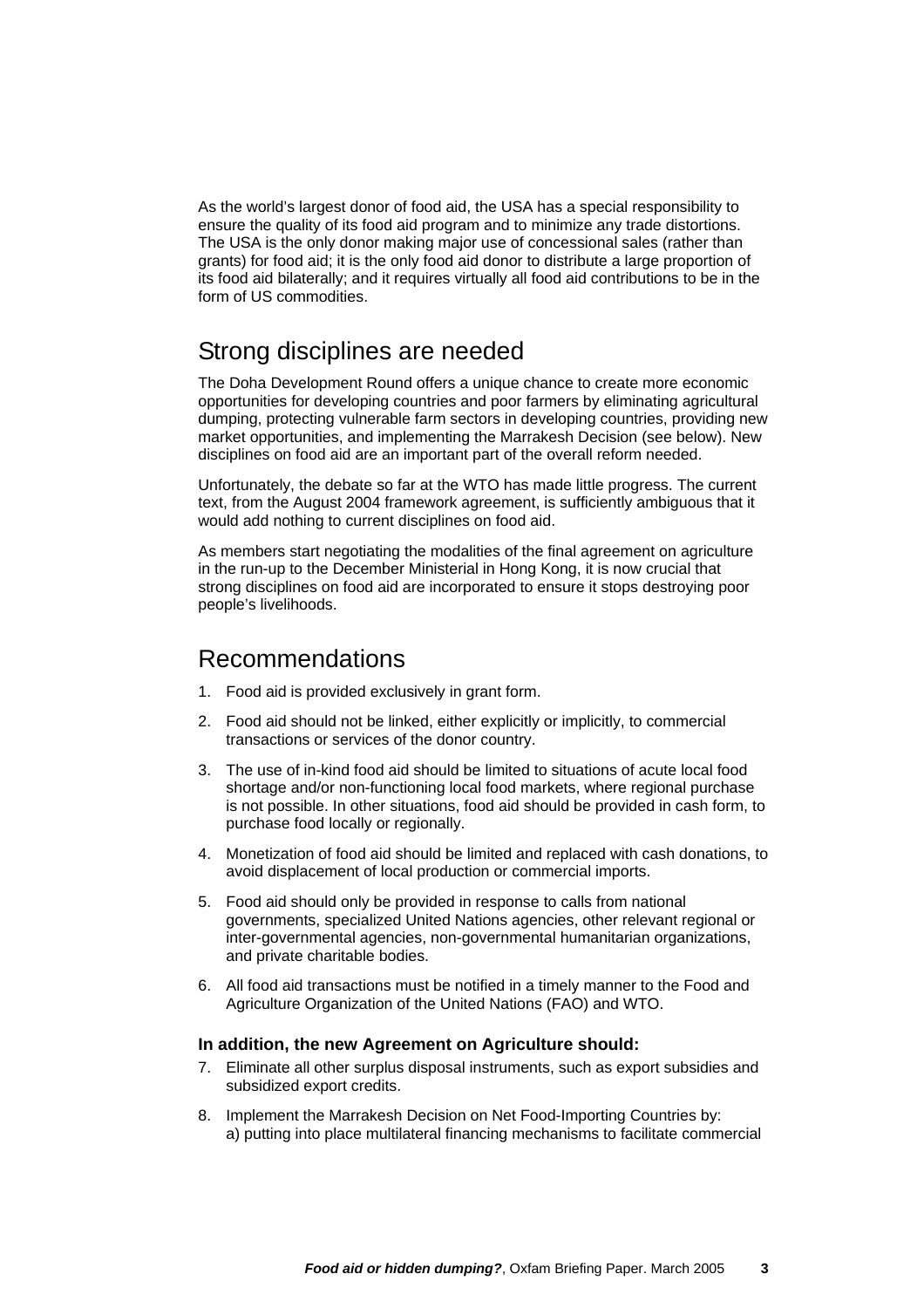purchases in the event of higher prices for staple foods due to reforms linked with the Doha Round or other market trends; and b) increasing amounts of development aid to relieve food supply constraints and develop efficient local production of staple foods in net food-importing developing countries (NFIDCs).

- 9. Curb the subsidized production of food surpluses through adequate disciplines on domestic support.
- 10. Increase funding levels for development assistance, particularly for agricultural development.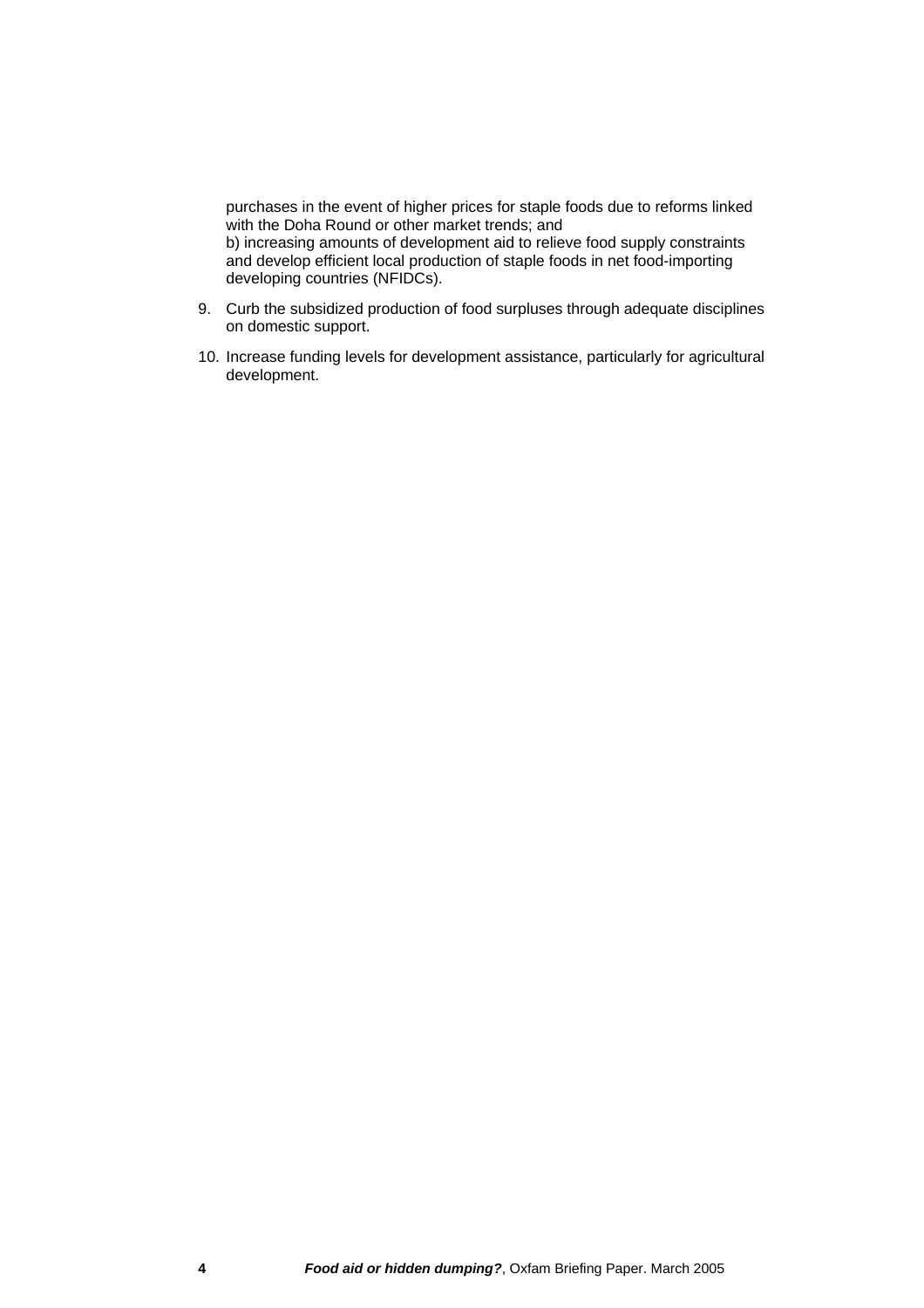# <span id="page-5-0"></span>**1. Introduction**

*'I harvest my rice usually two times per year, but it depends on rain because my land is rain-fed. Last year I sold my rice at Rp 2,600–Rp 2,700 [approx. \$0.25] per kg. This year, however, its price was only Rp 1,500–1,700 [\$0.15] per kg due to the flooding of rice from the social safety net programme to the local market…. Some people said that rice came from the US.'* 

 *—* Wagino, 42, farmer and father of four children, Boyolali Regency, Central Java Province, Indonesia, June 200[1](#page-34-0)<sup>1</sup>

*'Meaningful and immediate increases in food aid now could mean the difference between survival and financial disaster for rice mills in this region.' —* Thomas Ferrara of Greenville, Mississippi, USA, Chairman of the Rice Millers' Association, July 2001**[2](#page-34-1)**

Food aid has emerged as a controversial topic in trade negotiations at the World Trade Organisation (WTO). Members of the US Congress have made impassioned calls to 'save food aid', claiming it is under attack at the WTO, while representatives of other countries assert that US food aid is often used to disguise export subsidies and should be restricted in some cases.

Under the mandate of the Doha Agreement, new rules for agricultural trade are currently under negotiation, with the goal of reducing agricultural dumping and fostering economic development in poor countries. A key goal of the negotiations is to eliminate all forms of export subsidies used by agricultural exporters. The European Union has agreed to eliminate export subsidies as part of these negotiations, requesting that other countries dismantle their own subsidies in tandem. The USA has few export subsidies as defined by the WTO. Instead, it hides its export subsidies from WTO scrutiny by embedding them in programs such as export credits and food aid. For instance, the 2002 US Farm Bill provided for \$7.7 bn in export credits and commercial food aid.[3](#page-34-2)

Agricultural exporting countries have called for new disciplines on food aid as part of the Doha Round, in light of evidence that the USA sometimes uses food aid to dump agricultural surpluses and to attempt to create new markets for its exports.

There have been clear examples of abuse of food aid by the USA in recent years. An egregious example was its massive food aid shipments to Russia in the 1990s, which corresponded with low commodity prices and bumper harvests in the USA. In this instance there were obvious links between the existence of large surpluses in the USA and greater volumes of food aid. The purpose of food aid should be to help those in need but, as discussed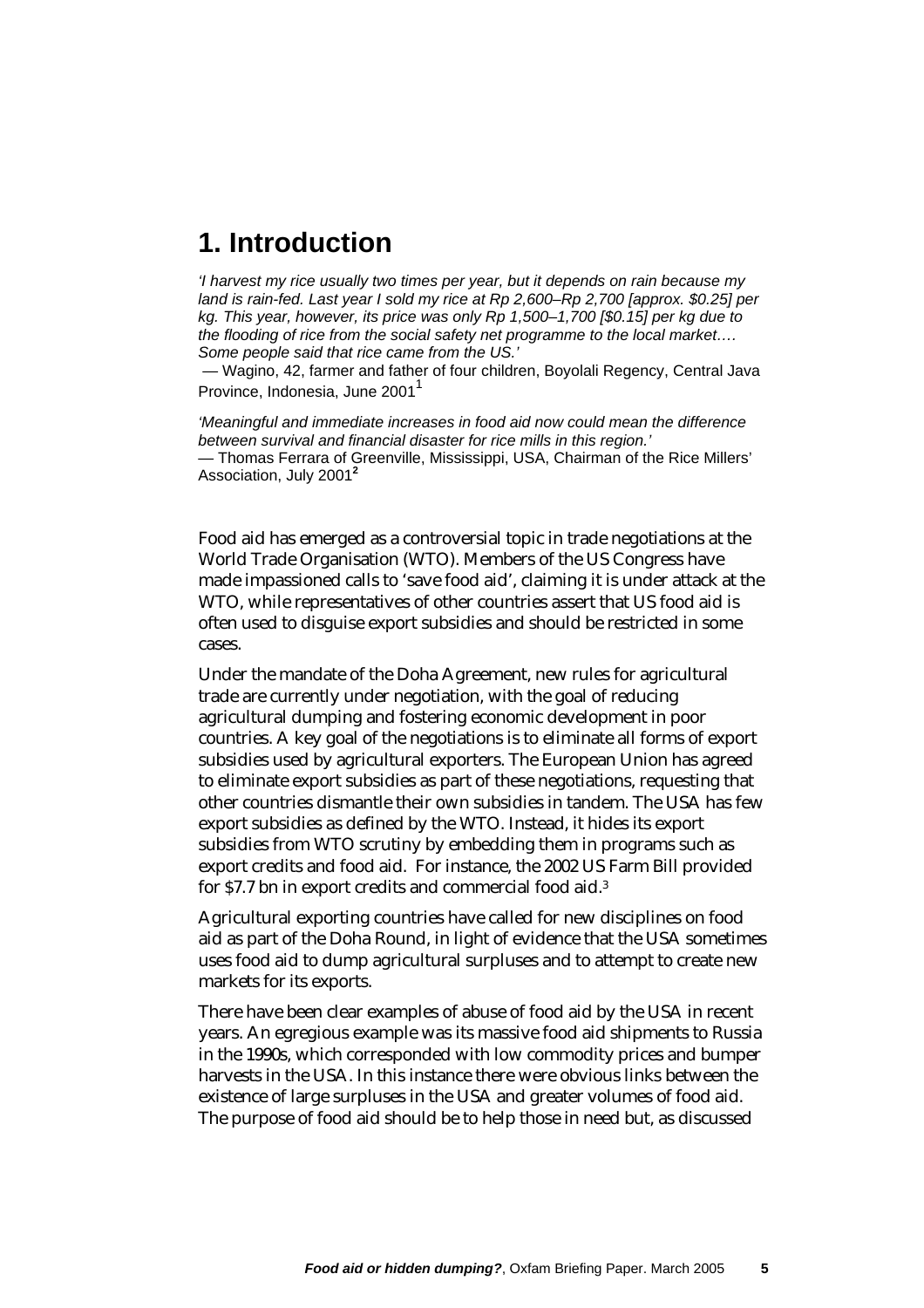<span id="page-6-0"></span>throughout this paper, a large part of food aid programs is not driven by need.

As the world's largest food aid provider, supplying about half of all food aid, the USA has a special responsibility not to misuse this humanitarian tool for commercial aims. And yet it is the most problematic actor among food aid players. At the WTO, the USA has emerged as the primary opponent of new food aid disciplines, defending the status quo and successfully maneuvering to remove language from the July 2004 WTO framework agreement prohibiting surplus disposal via food aid. Because the USA is the largest donor of food aid, this paper largely focuses on the US food aid program. However, other food aid donors (for example, Canada) can benefit from reform and would be subject to new disciplines at the WTO.

The challenge for negotiators at the WTO is to ensure that members cannot hide export subsidies in food aid programs. At the same time, new rules must not impede the distribution of legitimate food aid designed to assist people in need. This type of aid is critical to meeting humanitarian needs, especially in emergencies.

Existing WTO rules and other institutions provide little oversight or regulation of food aid. Effective disciplines in the Doha Round agreement on agriculture are needed, as are better management and monitoring of food aid by organizations other than the WTO.

#### Food aid overview

During short-term crises or emergencies, food aid is provided to meet the needs of hungry people who are unable to feed themselves and their families. This is what most people think of when they hear the words 'food aid'.

However, food aid is also provided in non-emergency situations, in connection with a variety of development challenges. For example, as much as one-third of all food aid is used to assist developing countries with balance-of-payments transfers. Large amounts of food aid are also provided for development projects, education programs, and other longerterm programmatic activities in developing countries. A large proportion of food aid is not distributed to needy people, but is instead sold on commercial markets, and the cash is used by governments or NGOs for funding development projects or for other purposes.

Clarifying the differences between the various types of food aid is useful in understanding the impacts they have. There are three major types of food aid: program, project, and emergency.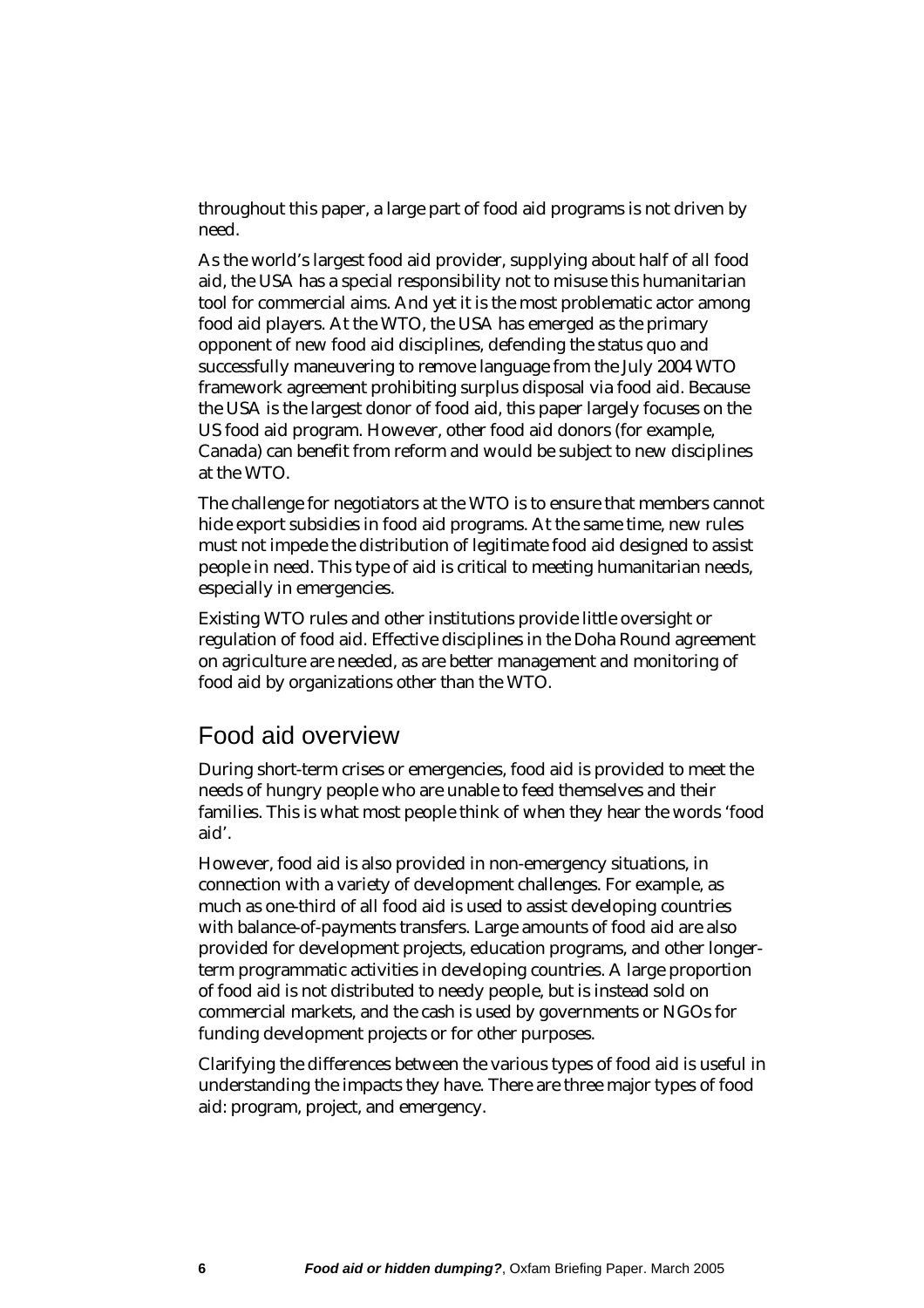**Program food aid** is a contribution of food produced in a rich country to the government of a recipient country. Virtually all program food aid is 'monetized', i.e. sold on recipient country markets to generate cash. Most US program food aid is sold to recipient countries through concessional financing or export credit guarantees.

The USA is nearly the only country that sells 'food aid' to recipient countries; other donors give it in grant form. The USA is likewise the only donor country to make significant use of export credits in connection with food aid; this essentially means extending loans to countries to buy food aid. Reductions in export credits are squarely on the table at the WTO agriculture negotiations as they are considered export subsidies.

**Project food aid** is donated to support specific activities and projects, and is often related to promoting agricultural or economic development, nutrition, and food security. These projects are typically administered by NGOs or the World Food Program (WFP), although some recipient governments also administer project food aid. Examples of project food aid include food for work, school feeding, and mother-child nutrition centers.

**Emergency food aid** is distributed for free to the food-insecure in times of crisis, such as war or famine. Most commonly, emergency food aid is administered by the WFP or by NGOs, or by both in co-operation. Emergency food aid consists of the distribution of general food rations and selective feeding programmes to nutritionally vulnerable groups.

In practice, there is some overlap between these different types of food aid. Emergency food aid activities in protracted crises can resemble project food aid activities. Most government-to-government food aid is program food aid, although some of it is project food aid.

For decades, government-to-government program food aid made up the bulk of food aid distribution. This meant that most food aid was not 'targeted' to meet the needs of specific vulnerable populations, since program food aid is monetized to generate cash. However, program food aid has declined in recent years. In cereal foods, it accounted for 58 per cent of the total from all donors between 1988 and 1991, but its share fell to 19 per cent from 2000 to 2003. Emergency food aid grew from 18 per cent of global flows in the 1988–1991 period to 57 per cent in 2000–2003. Project food aid remained relatively stable, at about 25 per cent through both these periods.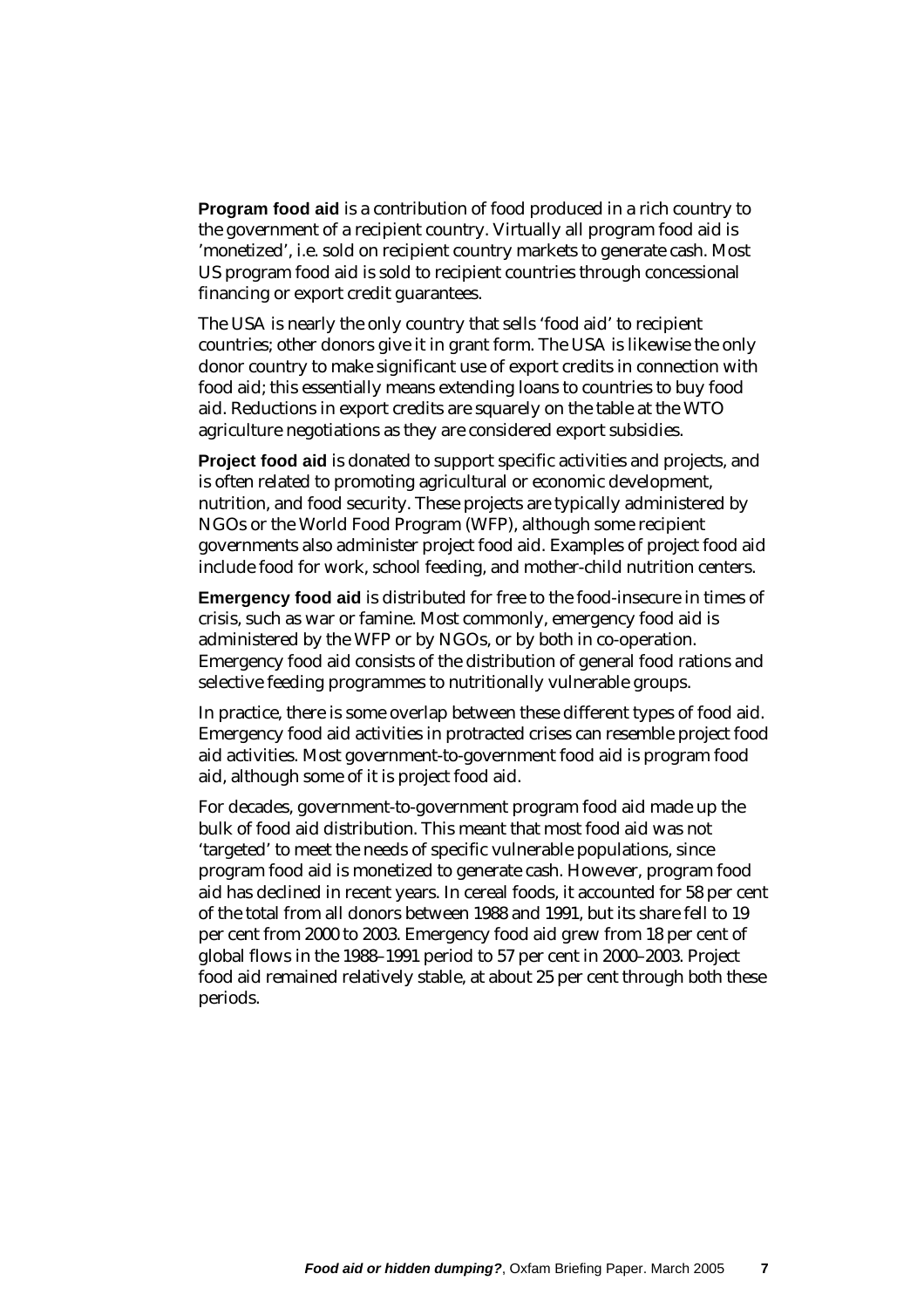

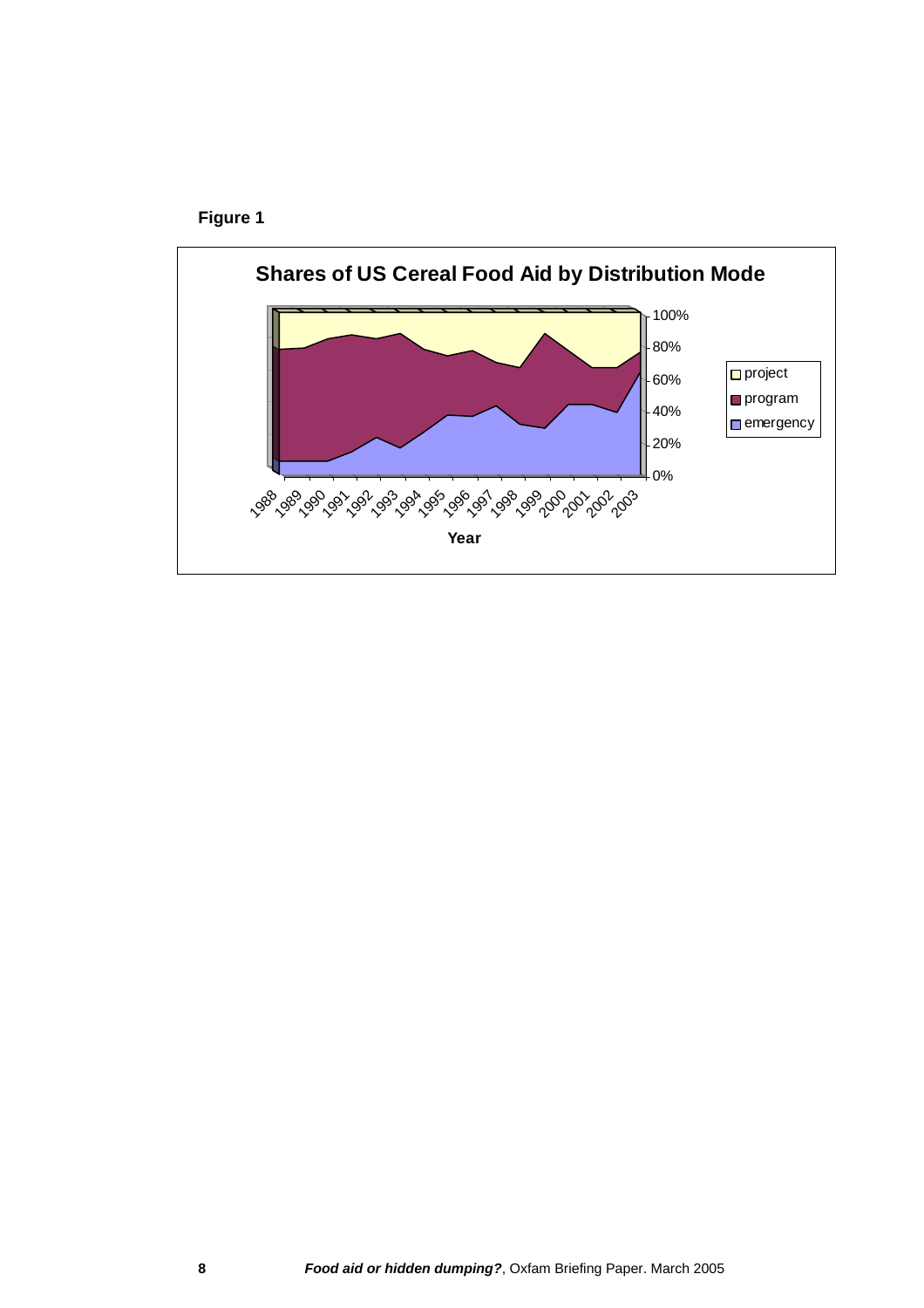# <span id="page-9-0"></span>**2. Food aid, hunger, and poverty reduction**

More than 850 million people suffer from chronic hunger. Reducing by half the proportion of people suffering from hunger by 2015 is a key target for the Millennium Development Goals (MDGs). The right to food is enshrined in numerous international instruments, including the *Universal Declaration on Human Rights*, the *International Covenant on Economic, Social and Cultural Rights*, and many others.[4](#page-34-3) However, the world's farmers produce more than enough food to fulfill the minimum caloric needs of humanity. According to the Food and Agriculture Organization of the United Nations (FAO), in 2001 the total global food supply amounted to 2,800 calories and 76 grams of protein per person per day — plenty to nourish the world's population and remove chronic hunger[.5](#page-34-4) 

Yet fulfilling the right to food is not as simple as redistributing food from countries producing surpluses to countries in deficit. In crisis conditions, such as during wars or following natural disasters, in-kind food aid can be an essential tool. But too often food aid is not provided at the right time, at the right place, or in sufficient quantities. Despite great need, global food aid flows actually declined during the 1990s from a peak of 17m tonnes in 1993 to 11m tonnes in 2001. In most years, donors fail to fulfil the World Food Program's emergency appeals for assistance, providing an average of 85 per cent of requested food aid.[6](#page-34-5) 

This does not mean that a major increase in in-kind food aid from abroad is the solution. Different situations call for different types of aid, and in many instances where food aid is desirable, cash donations are better than inkind donations, as they allow food aid to be purchased locally and delivered more quickly and cheaply. It is therefore crucial to evaluate what type of food aid is needed, along with the appropriate timing and duration of its delivery.

For example, in the case of the recent tsunami which devastated the coasts of Indonesia, Sri Lanka, and other countries in South-East Asia, the nature of the crisis has been such that donations in cash are more appropriate than shipping in-kind food aid from afar (see Box 1).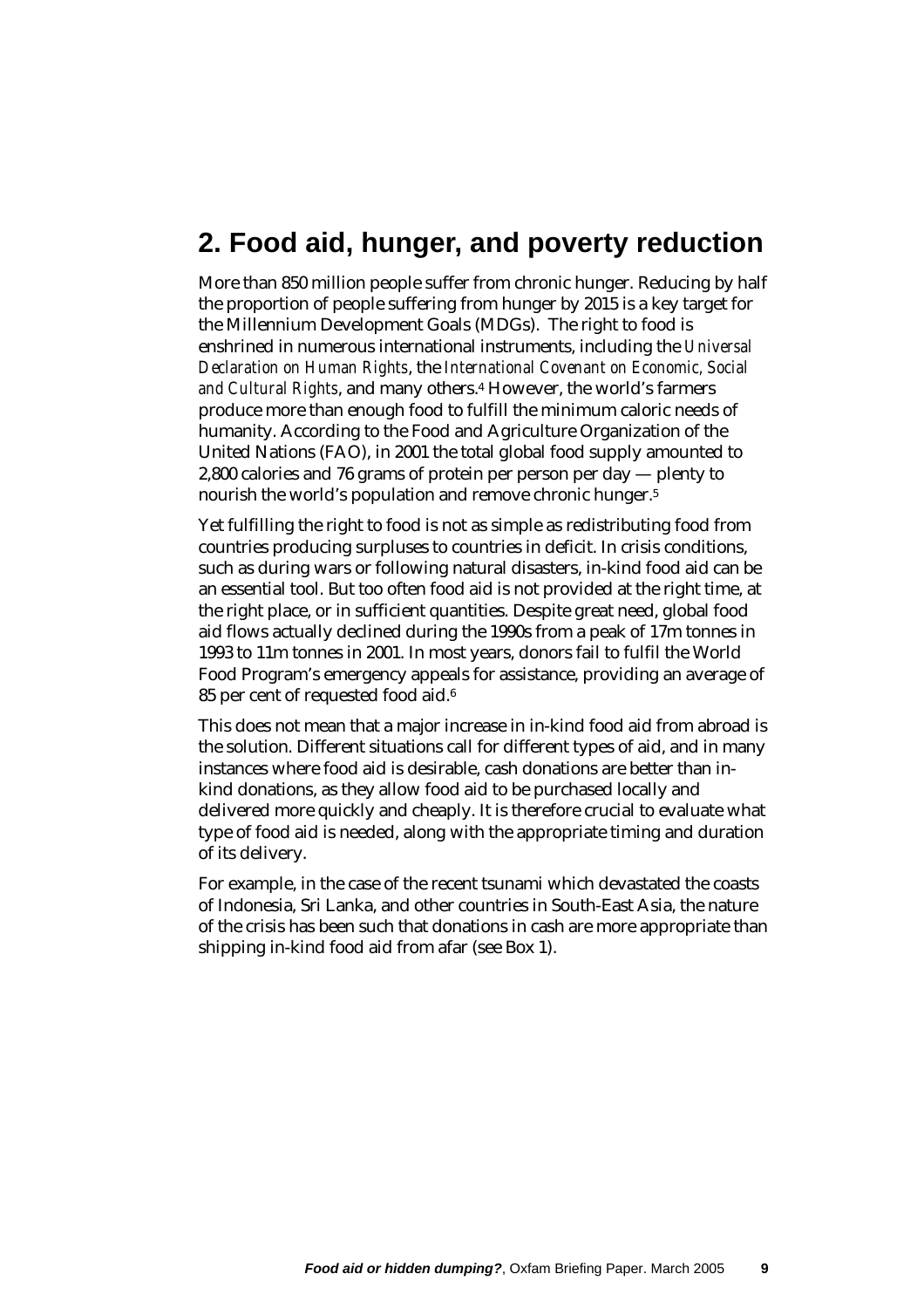#### **Box 1: Send cash not carbohydrates: tsunami disaster response in Indonesia and Sri Lanka**

Following the tsunami that struck coastal regions in South-East Asia in December 2004, the World Food Program announced that 2 million people were in need of emergency food aid, most of them in Indonesia and Sri Lanka. The WFP has designed a food basket that includes rice and vegetable oil complemented with either pulses or fish, depending on local customs. Rice, the main staple food in South-East Asia, represents around 80 per cent of the food aid required. The USA has pledged to ship 30,000 tonnes of in-kind food aid, despite the fact that there is plenty of food available in the region. What is really needed is money to purchase and distribute stocks that are available locally to those in need.

Access to food through markets has been quickly restored in many of the affected areas — often in a matter of weeks. In Sri Lanka, major damage occurred mainly on the coast; there was minimal damage to inland transport and market infrastructure, and cereal production areas were left intact. Although in Indonesia the damage was more severe, local markets are already recovering, and rice production appears to be getting back on track.

Both Indonesia and Sri Lanka are anticipating bumper rice crops. In February and March 2005, the rice harvest began in both countries. For both, the harvest will constitute the main agricultural season, which usually yields two-thirds of annual production. Bumper crops, in addition to carry-over stocks from previous seasons, will be sufficient to feed the population. In addition, both countries produce and export vegetable oil.

Should provision of additional in-kind food be necessary, this could easily be sourced from Thailand or India, both of which will have the capacity to export more than 10m tonnes of cereals in 2005. Both of these countries themselves suffered damage from the tsunami, and would benefit from the sale of commodities.

Cash transfers would also be less expensive than distributing in-kind food donations shipped in from outside the region. Nearly half of the WFP's tsunami relief budget of \$210m has been allocated to pay for shipping and storage. Further purchases of food outside the region will delay delivery and result in competition with the local rice trade at harvest-time.

*Source: 'Food Aid: An Appropriate Response to the Tsunami?' Oxfam Briefing Note 2005, forthcoming.*

In non-emergency situations, shipping in-kind food aid across the world to meet development needs is usually not an ideal — or even a good strategy for promoting development or for fighting hunger. Careful assessment of the root causes of hunger is necessary before resorting to food aid. In most cases, poverty or lack of income generation is the underlying cause of chronic hunger. Providing food aid is not likely to help those affected over the long term, without also providing support for improving livelihoods. Likewise, at a country level, providing food aid to resolve immediate balance-of-payment problems is a short-term solution to a broader issue.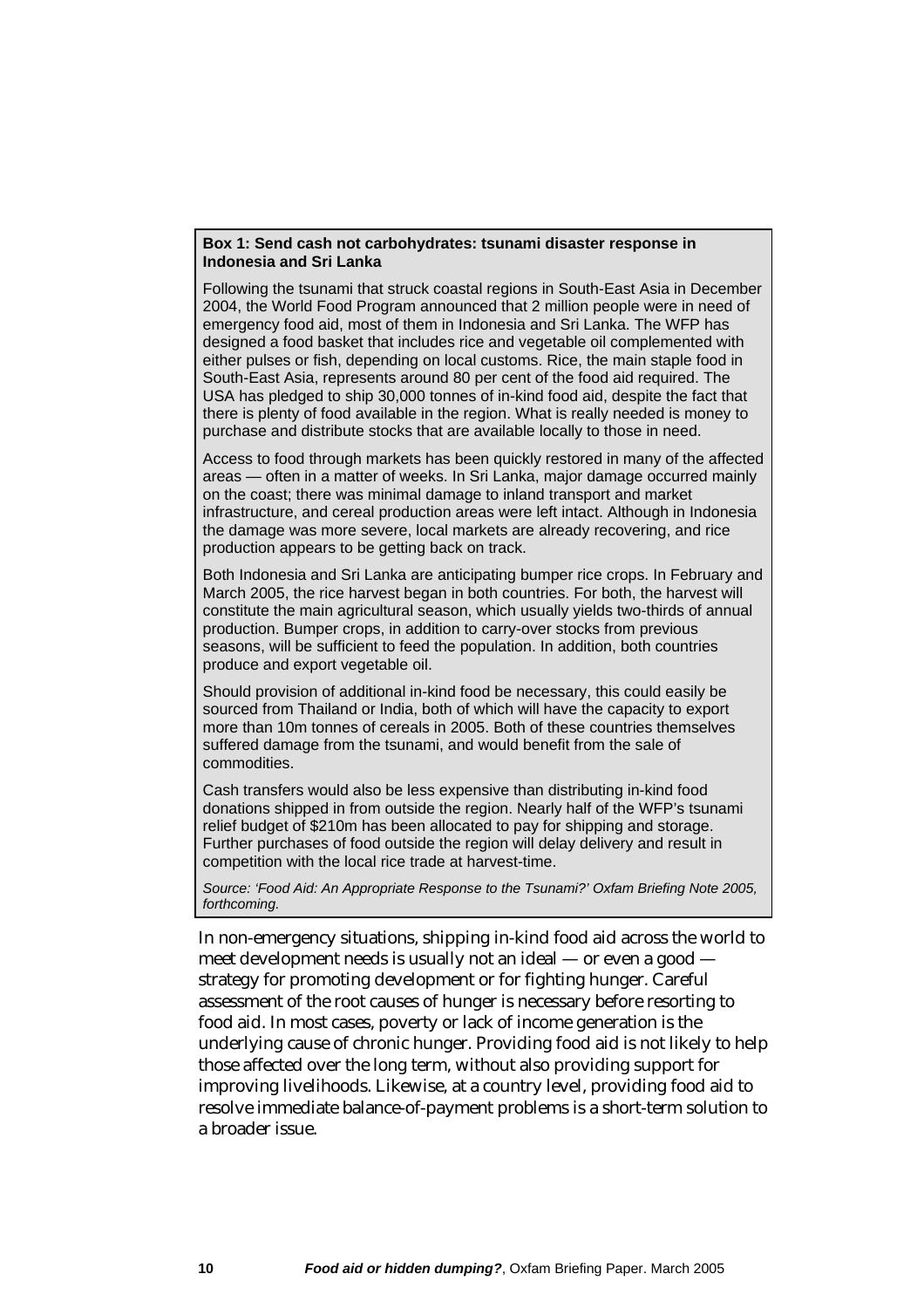<span id="page-11-0"></span>The challenge for governments, NGOs, and international institutions is therefore to make available sufficient food aid when food aid is the appropriate tool, and to rely on other development tools when food aid is not the sustainable solution to the challenge.

Unfortunately, a long-term interest in sustainable development is not always the driving force behind food aid allocations. Often, food aid reflects the availability of surpluses, the desire of exporters to expand markets, and the involvement of special interests seeking benefits from food aid programs. This paper discusses these issues with reference to US food aid.

## US food aid programs

Criticisms have been levelled at US food aid programs, in connection with issues of efficiency, effectiveness, and targeting. As mentioned above, the USA is the largest donor currently utilizing program food aid. While the use of this type of food aid has declined in recent years, it saw large spikes during the 1990s, when the USA made large shipments to Russia. The USA also retains the ability to use program food aid to dispose of surpluses in the future.

The USA is also the only major donor to sell food aid to developing countries, rather than providing it exclusively in grant form. The USA is also the only major donor to disburse a large proportion of its food aid on a bilateral basis, rather than channeling it through international organizations such as the World Food Program. Although the USA provides the majority of the WFP's resources, its donations are almost entirely in-kind rather than in cash. Other countries provide cash which the WFP can use to source and distribute food commodities close to where they are needed.

The US approach to food aid involves an 'alphabet soup' of programs and acronyms. Overall, food aid is administered by two agencies, the US Department of Agriculture (USDA) and the US Agency for International Development (USAID). There are several mechanisms and authorizations for food aid.

Public Law 480 (PL 480) was enacted in 1954 with three 'titles', each facilitating different kinds of food aid:

• Title I provides 'program' food aid to recipient governments. Most Title I food aid is provided in the form of concessional sales, rather than in grant form. Title I is administered by the USDA, and has a strong emphasis on expanding US export markets. All Title I food aid is monetized (i.e. sold on local markets). For fiscal year 2003, the largest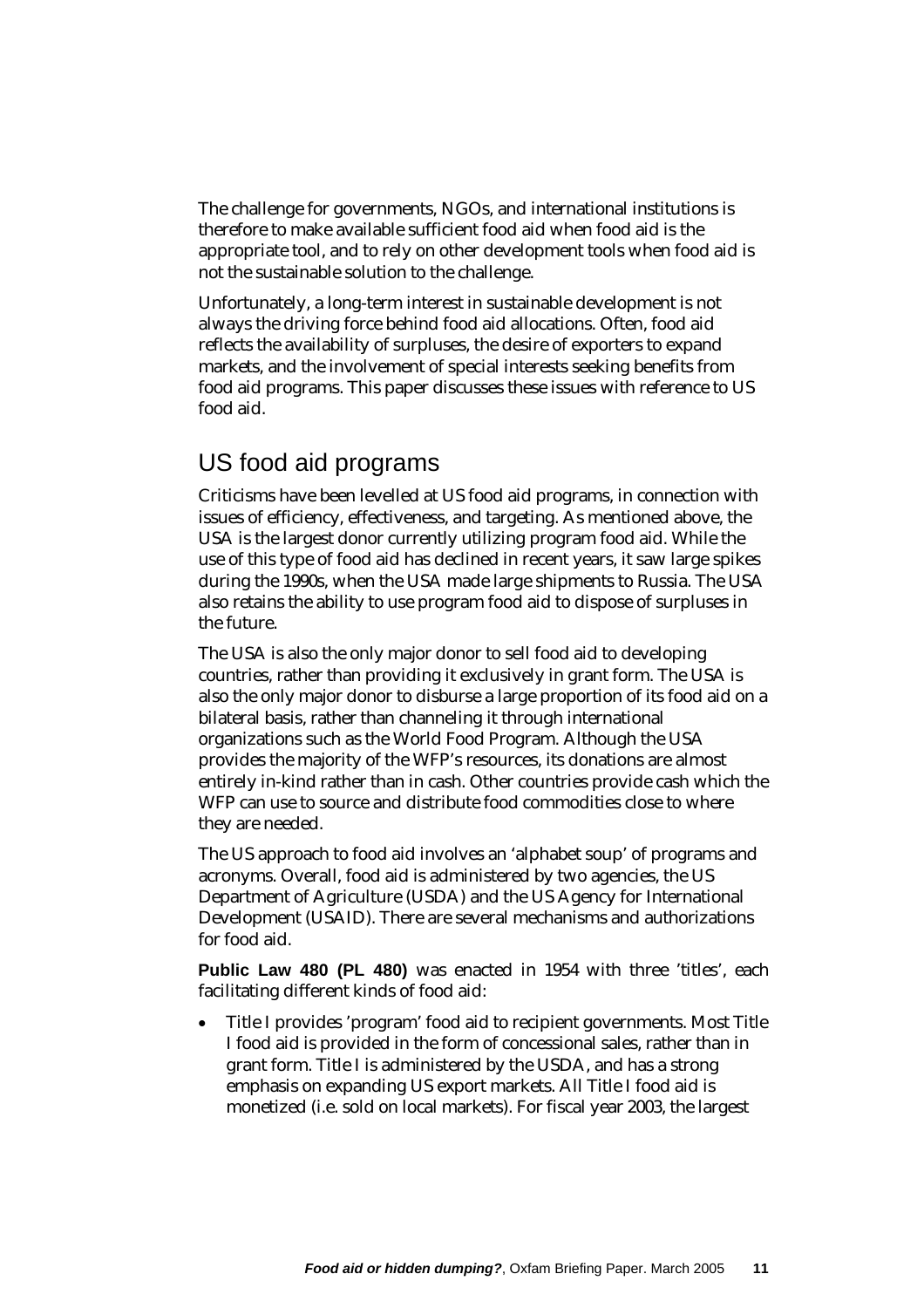recipients of Title I food aid were Indonesia, Jordan, the Philippines, and Uzbekistan.

- Title II is administered by USAID, and provides for the donation of US agricultural commodities to meet emergency and non-emergency food aid needs. NGOs, the WFP, and governments are eligible for Title II food aid. As much as 70 per cent of non-emergency project food aid is monetized by NGOs or recipient governments to fund development projects.
- Title III is administered by USAID, and provides for donations of US agricultural commodities to the world's poorest countries. Title III food aid has not been utilized recently.

**Section 416(b).** This program, authorized in permanent law and administered by the USDA, provides for the donation overseas of agricultural commodities held as surplus stocks. This component of food aid is most variable, because it is entirely dependent on the availability of surplus inventories. In 2003, the program was allocated about \$149m (\$110m for distribution by private voluntary organizations and US government agencies, and \$49m for distribution via the WFP).

**Food for Progress** is administered by the USDA and provides commodities to support countries that have made commitments to 'expand free enterprise' in their agricultural sectors. The commodities can either be donated or sold on concessional terms. This program was funded with approximately \$158m in 2003.

**The Bill Emerson Humanitarian Trust** is primarily a reserve of up to 4m tonnes of wheat, corn, sorghum, and rice that can be used to help fulfill PL 480 food aid commitments to developing countries, to meet emergency needs or when US domestic supplies are short. The Bush Administration recently tapped the trust to meet food aid needs in Africa and Iraq.

**McGovern-Dole International Food for Education and Child Nutrition Program** provides commodities and financial and technical assistance to carry out pre-school and school food-for-education programs and maternal, infant, and child nutrition programs. NGOs, cooperatives, the WFP, and foreign governments are all eligible organizations for carrying out these activities. The USDA administers this program.

The US food aid system creates opportunities for a variety of private interests to skim off benefits in the procurement, packaging, transportation, and distribution of commodities. Many inefficiencies result from the US insistence on sending commodities for food aid. For example, the US government requests bids for sales of surplus agricultural commodities from a limited list of pre-qualified US-based agribusiness companies, and arranges the transportation of these commodities from the USA to recipient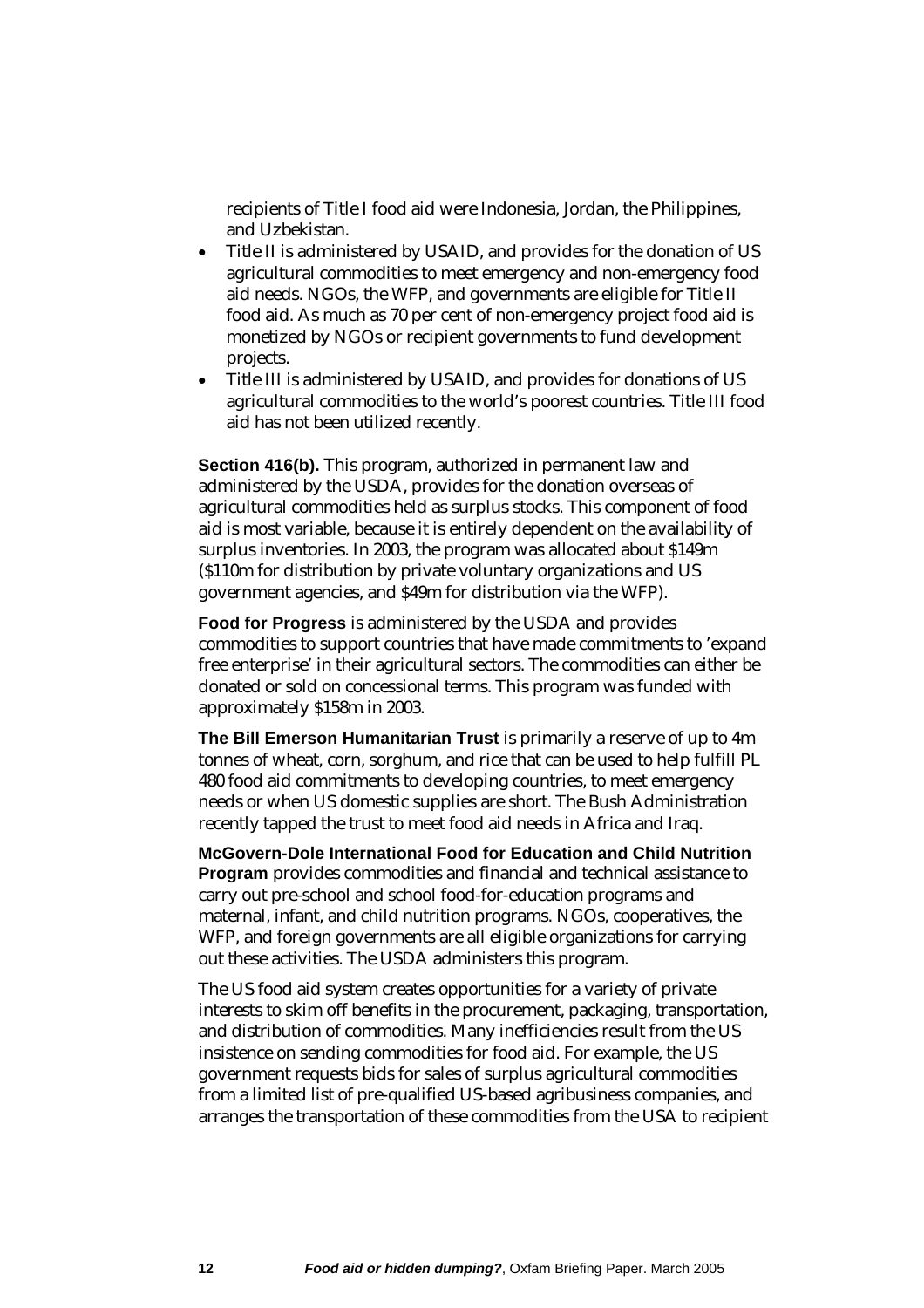countries on US-flagged ships. The bidding process results in purchase and transportation expenses that are substantially higher than market costs.

US shipping companies are major beneficiaries of food aid programs: US law mandates that 75 per cent of all food aid transport be handled by shipping companies carrying the US flag. In 2002, \$261 million - over onethird of total US food aid program costs - was allocated to US shipping companies. The share of international cargo, other than US food aid, carried by US-flagged ships has been declining and now accounts for less than 3 per cent of US import and export tonnage.

A select group of US cereals traders also benefits from these tidy arrangements for food aid. In March and April 2003, the 'competitive' acquisition process resulted in contracts for grain purchases in excess of \$28m. This was shared among just four companies: Cargill, Louis Dreyfus, ADM/Farmland, and Kalama Export Company. According to the US Government Accountability Office, only 18 US companies were qualified to bid for food aid contracts even when volumes of food aid shipments were at their peak between 1991 and 1994.

#### **Box 2: Canada's food aid: reform incomplete**

Canada is the world's second largest food aid donor after the USA in terms of per capita donations. Its food aid policy is also the world's second most restrictive, requiring 90 per cent of the budget be spent on the purchase and shipment of Canadian commodities. Only the USA, where virtually all food aid is tied to US purchases, is more restrictive.

As in the USA, Canadian food aid policy dates from the early 1950s and grew out of a desire to clear markets of surpluses. Commodity surpluses in Canada are now rarely large, because agricultural commodities sell, even if prices are low. Yet the legacy of decades past remains bound up in Canada's food aid rules.

Canadian food aid is less trade-distorting than that of the USA because very little of it is monetized; all of it is provided in the form of grants from the government's operating budget. In 2003, for example, Canada provided 70 per cent of its food aid as project aid, flowing through the WFP and Canadian NGOs. Thirty per cent went as emergency aid, and none as program food aid. Canada has not contributed any monetized food aid since 2000.

Yet the 90 per cent rule makes for some perverse results in addressing hunger. Much of the available funding for food aid is spent on expensive transportation that feeds no-one. Of the \$165m budgeted for 2005, \$66m (40 per cent) will be spent not on food, but on shipping. In August 2004, for example, the price of local wheat in Nazaret, Ethiopia was C\$248 per tonne. The price in Montreal was virtually the same: C\$253 per tonne. But to deliver Canadian wheat to Nazaret cost an additional C\$172 for each tonne.

Due largely to the inefficiencies of tied aid, Canada has reduced its food aid budget substantially over the years, spending aid money instead to fund nutrition programs. Under the 1967 Food Aid Convention, Canada promised to provide 420,000 tonnes annually, about 12 per cent of the total pledged by all donors, although its share usually exceeded that level. By 2000, Canada's shipments fell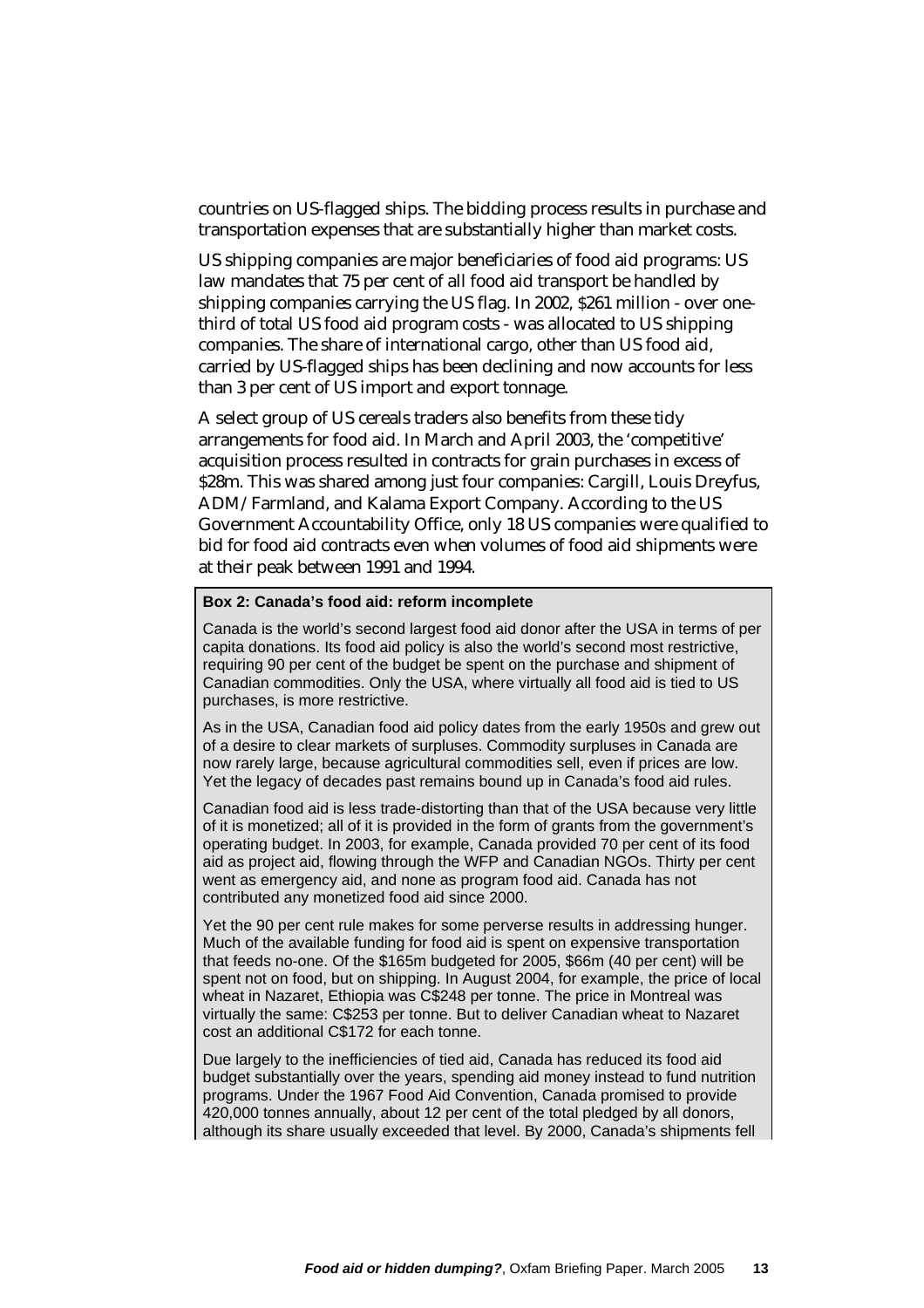to 30 per cent below its commitment. And its volumes of food aid have yet to regain pre-2000 levels.

Some form of untying is essential if Canada's food aid is not to disappear altogether. Simply untying is not the answer, since Canada is loath to spend its aid budget on subsidized US or EU commodities.

Canadian NGOs have proposed new rules for Canadian food aid that would permit the flexibility to purchase food locally. Local or regional purchase would be permitted if:

- 1. the needed commodity was not produced in Canada; or
- 2. the purchase would be more cost-effective than shipping from Canada; or
- 3. in cases of urgent need, delivery could be made more quickly.

Since adopting similar criteria, the EU has procured an average of 28 per cent of its food aid locally or regionally. Such local purchase flexibility is essential if food aid is to fulfill its primary intent: to feed hungry people who need assistance.

*Source: Canadian Foodgrains Bank and Oxfam Canada*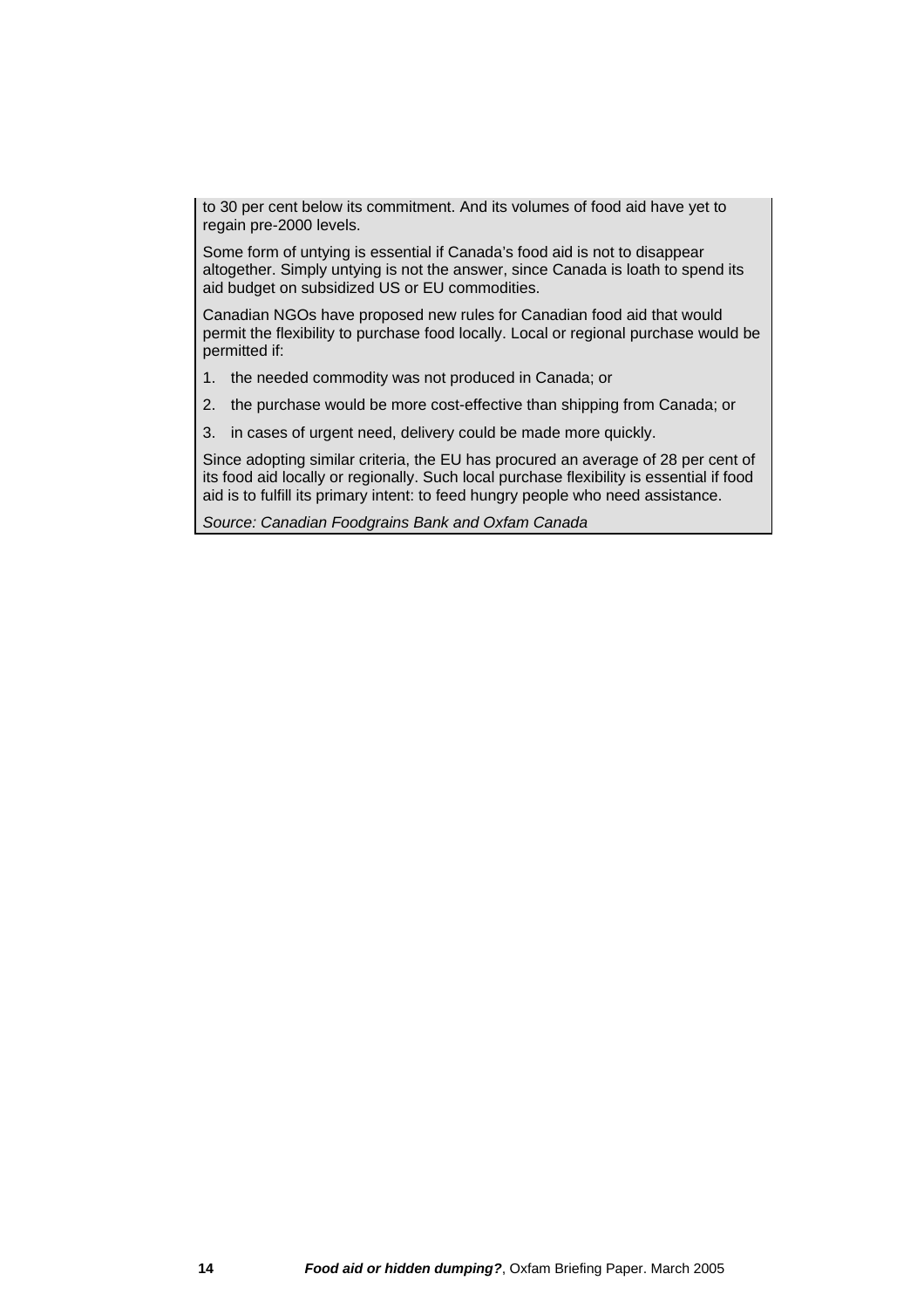# <span id="page-15-0"></span>**3. Why is food aid a trade issue?**

The primary objective of the WTO agreement on agriculture is to reduce distortions in world trade in agricultural products. Trade distortions targeted for elimination at the WTO include border measures such as tariffs, domestic support for agriculture, and export-related subsidies, which confer competitive advantage on farmers who receive them.

All food aid is potentially trade-distorting, and food aid will satisfy some consumer demand whenever it is distributed. In places where people are simply too poor to purchase food, or where there is no functioning market, there is little or no market distortion as any consumption will be additional. Otherwise, food aid has the potential both to reduce domestic production of food in the recipient country, damaging the livelihoods of rural populations, and to displace exports into the recipient country market from other countries.

WTO disciplines constrain the ability of countries to adopt trade-distorting measures. However, food aid is not subject to tight disciplines under the Uruguay Round Agreement on Agriculture (AoA), and rules governing food aid are not subject to dispute settlement. The AoA sets forth only guidelines to govern the provision of food aid.

For example, WTO members are required to ensure that food aid is not directly or indirectly tied to commercial exports of agricultural products but the disciplines do not specify what this means and do not provide for raising disputes or resolving them. Article 10.4 of the AoA refers to the need to avoid trade displacement and the need to respect the FAO's 'Principles of Surplus Disposal and Consultative Obligations' (see below). The AoA also encourages the provision of food aid primarily in grant form. Although well-intentioned, these provisions have not been enforced and have done little to curb the market displacement caused by food aid.

A major problem in preventing abuses of food aid is the weakness of specialised oversight institutions. The Consultative Subcommittee on Surplus Disposal (CSSD) is hosted by the FAO and is made up of both donor and recipient governments. While the CSSD has little real enforcement authority, it has served as a useful reporting and oversight body, as well as a forum for complaints about food aid abuses. However, reporting of food aid transactions under the CSSD has been notoriously poor in recent years. While in 1991 average reporting rates were nearly 80 per cent of transactions, by 2001 they had dropped to a record low of just 4 per cent.[7](#page-34-6) 

The CSSD was set up to help guide the disposal of surpluses and oversee a code of conduct created in 1954 under the auspices of the FAO. The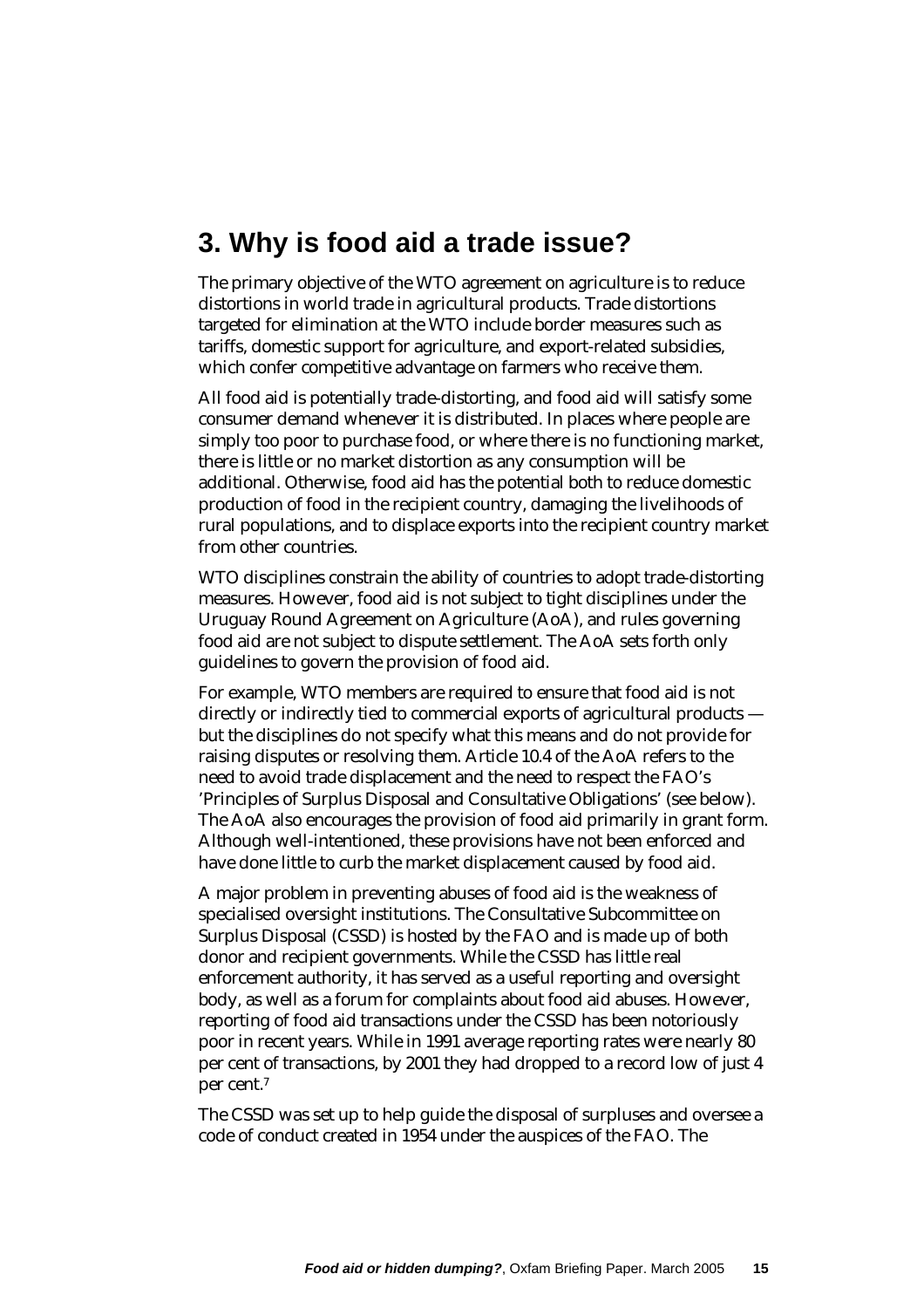Principles of Surplus Disposal and Consultative Obligations set out procedures and requirements for countries engaging in concessional agricultural transactions. The goal of the Principles is to ensure that food aid does not disrupt normal agricultural production or trade, but they have no binding enforcement or dispute settlement mechanism.

In 1967, donor countries agreed on a Food Aid Convention (FAC) to enhance the capacity of the international community to respond to emergencies, by guaranteeing a predictable flow of food aid each year, irrespective of fluctuations in price or supply. The agreement has been periodically updated and revised, and was scheduled to be re-negotiated in 2002. However, negotiations on a new FAC have been put on hold pending action on food aid disciplines at the WTO. Like the CSSD, the FAC lacks a binding enforcement or dispute settlement mechanism. While both the CSSD and the FAC offer some help, neither is adequate to instigate reform or impose the discipline needed on food aid.

In the Doha Round, food aid is on the negotiating agenda as part of the discussions on export competition, along with explicit export subsidies, state trading enterprises, and export credits. The negotiating mandate calls for 'the parallel elimination of all forms of export subsidies and disciplines on all export measures with equivalent effect by a credible end date'. The EU has the largest stake in these negotiations, with export subsidies of \$3bn in 2000. The EU has agreed to negotiate a final reduction of these subsidies in parallel with new disciplines on food aid and export credits. In the crude terms of negotiation, this represents a pretty good deal for the USA: disciplines on (but not elimination of) approximately \$1.5bn in nonemergency food aid programs, in exchange for elimination of \$3bn of European export subsidies.

In addition to US resistance to food aid disciplines, some net foodimporting countries have raised concerns that reducing the use of export subsidies could lead to higher world food prices. These countries, among them Mongolia, fear that constraints on export credits and food aid might impede their ability to finance the food imports they need. The root cause of these problems has been the unwillingness of major WTO members to implement a decision taken in 1994, the Marrakesh Decision Concerning the Possible Negative Effects of the Reform Programme on Least Developed and Net Food-Importing Developing Countries.

The Marrakesh Decision calls for a recognition that increased food prices resulting from trade liberalization require additional consideration in the short-term financing of commercial imports. It asks developed country members to ensure that developing countries receive special treatment in terms of export credits, establishing sufficient food aid supplies in the early years of liberalization, assistance for requests to improve agricultural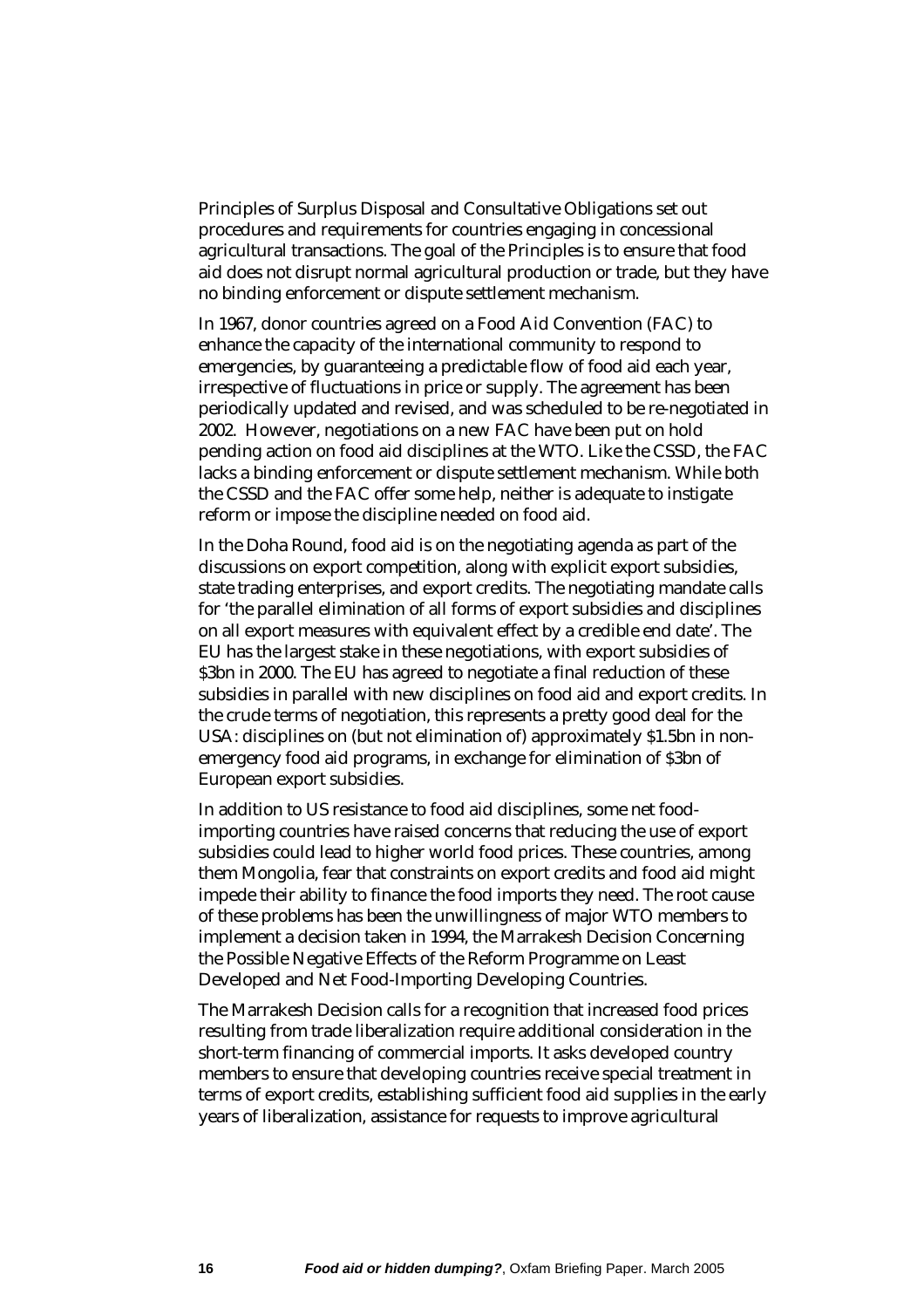<span id="page-17-0"></span>productivity, and leniency from the IMF and World Bank when implementing liberalization and other policies.

Five issues make the case that effective rules on food aid at the WTO are needed to guard against abuses and misuse:

- damage to local production in recipient countries;
- displacement of exports;
- evidence that food aid is used to dispose of surpluses;
- evidence that food aid is used to capture new markets;
- lack of clarity as to why in-kind food aid, rather than cash, is consistently provided by the USA.

## Food aid can displace local production

The greatest concern around food aid is the possibility that it can undermine the livelihoods of poor farmers by creating disincentives for local food producers, by flooding markets and depressing prices. Substantial volumes of food aid provided over a long-term basis could discourage local production, result in increased poverty, and create longterm food insecurity due to increased dependence on food imports. Regenerating agricultural production and local markets is central to any strategy for longer-term recovery and development[.8](#page-34-7) 

At the local level, there are numerous cases where producers report falling prices and market displacement as a result of an influx of food aid commodities.[9](#page-34-8) For instance, in 2002 and 2003 food aid donors over-reacted to a projected 600,000-tonne food deficit in Malawi, and sent close to 600,000 tonnes of food in aid. However, commercial and informal importers brought in an additional 350,000–500,000 tonnes. Malawi was flooded and had very large carry-over stocks. Maize prices dropped from \$250 per tonne to \$100 per tonne in the course of a year. Local production of maize, cassava, and rice fell markedly, and estimated losses to the Malawian economy were approximately \$15m[.10](#page-34-9)

Unfortunately, economic studies are often inconclusive about the extent of disincentives for local production caused by food aid. Most studies of food aid impacts are conducted at a national or global level, using aggregated data.[11](#page-34-10) This hides impacts in local markets, where price depression and displacement are more likely, especially in the fragmented markets typical of many countries receiving food aid.

In fact, there is strong historical evidence that the use of food aid tends to correlate with long-term dependence on food imports — either food aid or commercial imports. In the early 1990s, the Philippines was unable to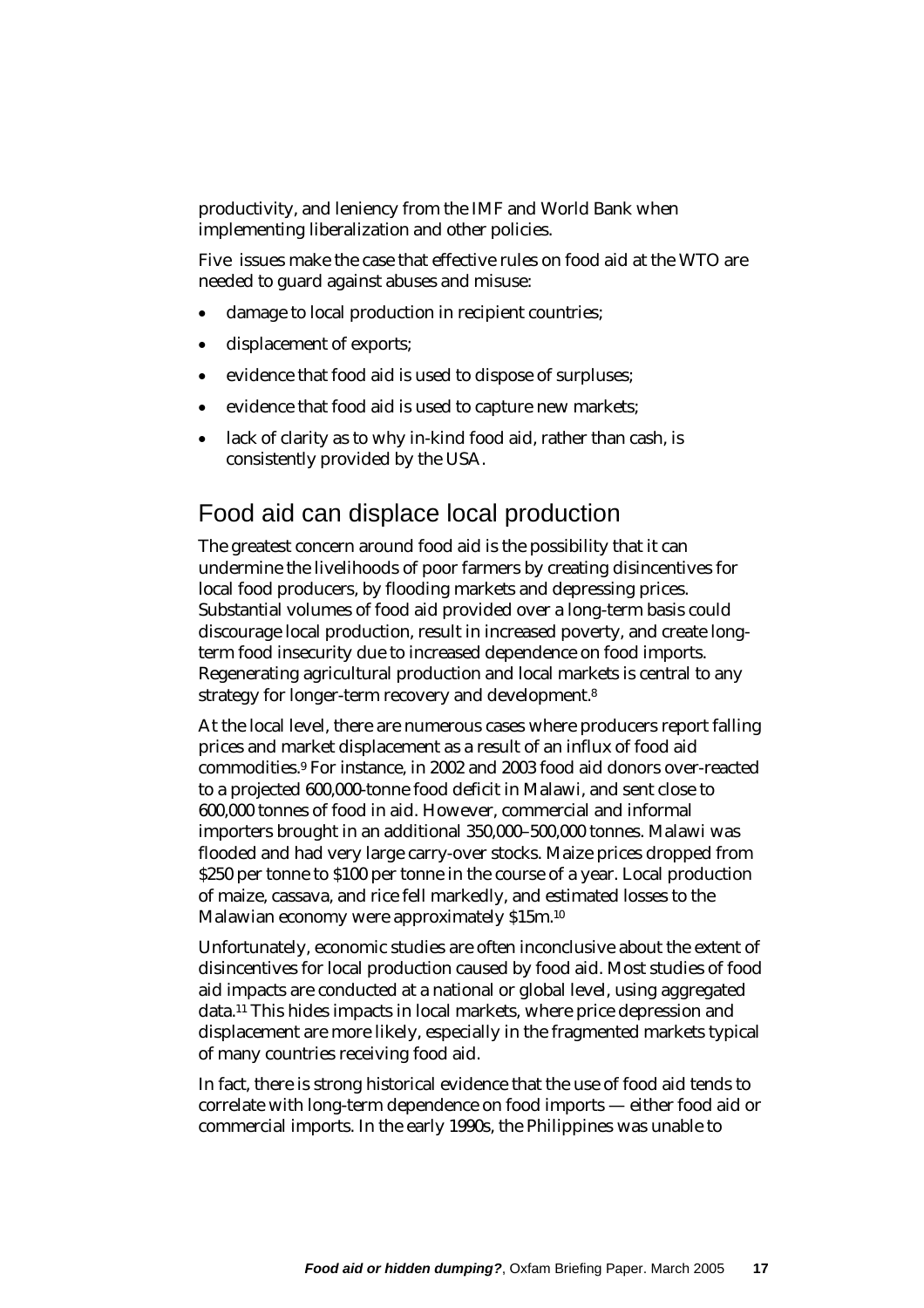<span id="page-18-0"></span>sustain imports of high-protein soya meal because of foreign exchange difficulties. US PL 480 food aid was used to finance the purchase of US exports. Ten years later, the Philippines was the largest market for US high-protein soybean meal, with US exporters accounting for 90 per cent of total imports. When food aid declines, it is usually replaced by commercial imports rather than by local production. But importing food rather than producing it locally has important implications for development. Reliance on commercial imports can lead to balance-of-payments problems in times of high prices, in addition to undercutting opportunities for local farmers to sell their crops. In addition, if imported food prices rise too high, food security can be jeopardized.<sup>12</sup>

## Food aid crowds other exporters out of markets

There is strong evidence that food aid displaces commercial imports in recipient countries. In markets that are relatively open, food aid imports result in the displacement of other commercial imports. Demand is therefore reduced for commercial imports.[13](#page-34-12)

Some food aid programs are specifically intended to replace commercial imports, for example in order to help out countries with balance-ofpayments problems. But for agricultural exporters, including many developing countries, this distortion has negative impacts. In regions with well-integrated agricultural markets, displacing commercial imports can simply transfer a balance-of-payments problem, and poverty, from one developing country to another.

In the 1990s, for example, Guyanese rice producers found an important export market in Jamaica, which grows little rice itself. Rice exports from Guyana to Jamaica grew from 7,700 tonnes in 1994 to 57,700 tonnes in 1997. However, Guyanese rice exporters found themselves facing intense competition from large volumes of US food aid rice, which began pouring into Jamaica in comparable quantities at the same time. As a result, Guyanese exporters were forced to look for other markets for their rice and many producers faced ruin.

*'PL 480 [US food aid] was meant to boost food security… It was supposed to assist in the elimination of poverty, not in creating it. And we have seen a direct effect whereby in the very process of eliminating poverty [in one place], we have poverty being created in another region.' —*  Dharankumar Seeraj, General Secretary of the Guyana Rice Producers' Association $14$ 

By displacing imports, food aid deprives agricultural exporters of market opportunities. Since many developing countries are agricultural exporters, the development aspect of this issue is significant. Regional integration between neighboring developing countries, as in the case of Guyana and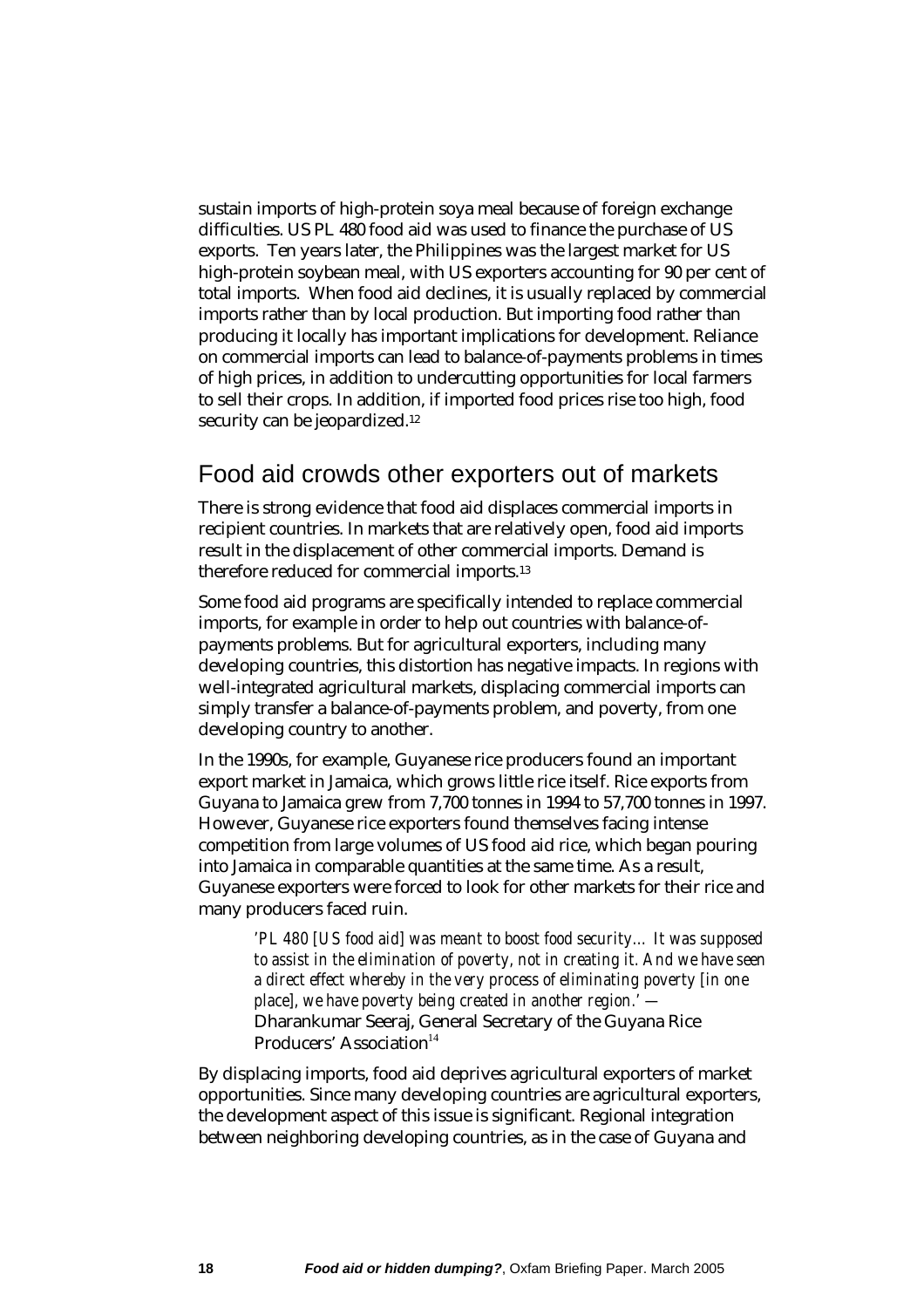<span id="page-19-0"></span>Jamaica, is an important economic goal in strengthening developing country economies and encouraging growth. However, by displacing export opportunities, food aid can impede this kind of integration.

#### Ulterior motives: surplus disposal

A key concern for many WTO members is that food aid can be used as a convenient way to dispose of surpluses and to circumvent disciplines on export subsidization. There is compelling evidence that this has often been the case over the past three decades.

This is certainly clear in the case of the private sector: US agriculture industry groups often consider food aid as a means of surplus disposal and market expansion. For example, the US rice industry views food aid as a critical escape route at times when prices are low and production is abundant (see Box 3).

#### **Box 3: Food aid or dumping: the case of US rice**

The USA produces only about 1.5 per cent of the world's rice, but is the fourth largest exporter. Between 50 and 60 per cent of all US rice production is exported. As domestic consumption of rice has stagnated over the past decade, US rice producers have increasingly relied on export markets to dispose of rising production yields. When those markets have not been available, the US rice industry has frequently turned to food aid programs as a buyer for surplus rice production.

From 1997/8 to 2004/5, rice exports under food aid programs have accounted for an average of 10 per cent of US rice exports. In years when prices are low, food aid represents as much as 20 per cent of rice exports.

In 2001, US government efforts to reduce food aid purchases of rice were perceived as a crisis by the US rice industry. According to one Louisiana rice producer, *'The sharp decline in rice food aid allocations has had a devastating impact on the rice industry… Many mills, especially in the south, are running at just 20 to 30 per cent of capacity.'* (Delta Farm Press, July 20, 2001)

In response to this crisis, Congressional leaders swung into action, with senators from the 16 rice-producing states urgently calling upon President Bush to provide immediate relief in the form of food aid and other export assistance programs. Ultimately, they were successful, and US food aid programs purchased more rice.

Influential commodity groups have had a big say in the composition and volumes of food aid. For example, producers of rice, soybean oil, and nonfat dry milk powder have notably used food aid as an export safety valve for surpluses. In 2003, marketing difficulties for Californian raisins produced an initiative to include raisins among food aid commodities.[15](#page-34-14)  Demonstrating a purposeful blindness to real humanitarian needs, the US Member of Congress for a California raisin-growing district issued a press release: *'The purchase of surplus raisins from California farmers will serve the*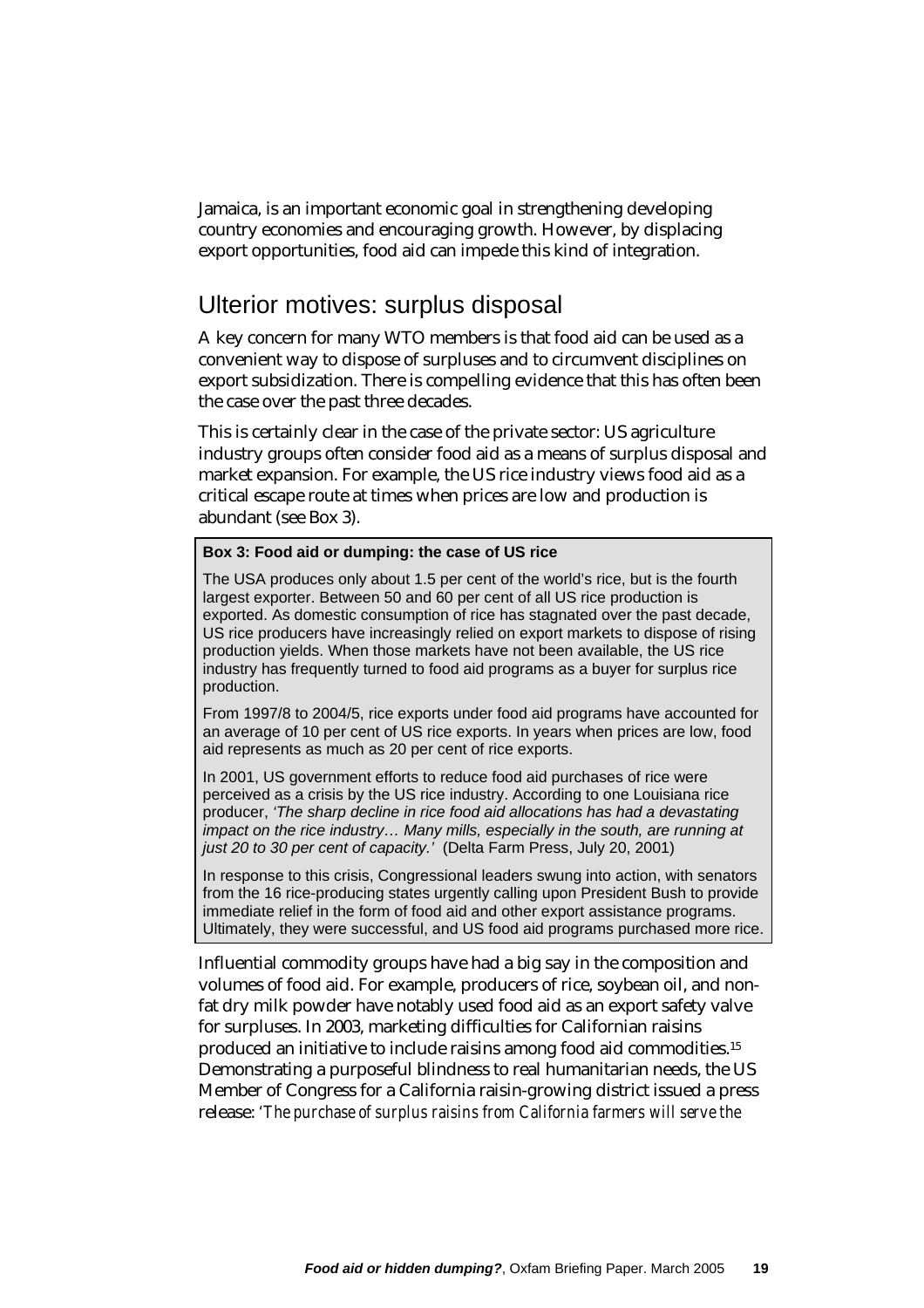#### *nutritional needs of hungry people anywhere, as well as provide relief to farmers suffering from the worst agriculture economy since the Great Depression.'*[16](#page-34-15)

This anecdotal evidence is confirmed by a historical pattern showing that food aid flows tend to expand during times of surplus production and contract when production is tighter. However, poor countries are more likely to need assistance when production is tight, and prices higher. But that is not how food aid works.

During the economic shocks of 1973, when prices for cereals peaked at record post-war levels, many developing countries faced chronic food shortage problems. Shipments of non-emergency US food aid under the PL 480 program dropped to less than one-tenth of the levels provided in the mid-1960s. The reason? Commercial sales made surplus disposal unnecessary. Thirty years later, the pattern continues: when commodity prices were high in 1995–1997, for example, food aid accounted for 4–7 per cent of US cereals exports. When prices declined in 1999 and 2000, food aid increased to 12–20 per cent of US cereals exports[.17](#page-34-16) 

Another example: over the 50-year history of US food aid, there is a close positive correlation between year-end carry-over stocks of wheat and US food aid flows. When US farmers produced bumper crops of wheat, food aid donations increased in the following year.



**Figure 2** 

*Sources: WFP International Food Aid Organization System (INTERFAIS) Database; USDA Production, Supply, and Distribution (PSD) Database. From Barrett and Maxwell, Food Aid After Fifty Years: Recasting Its Role*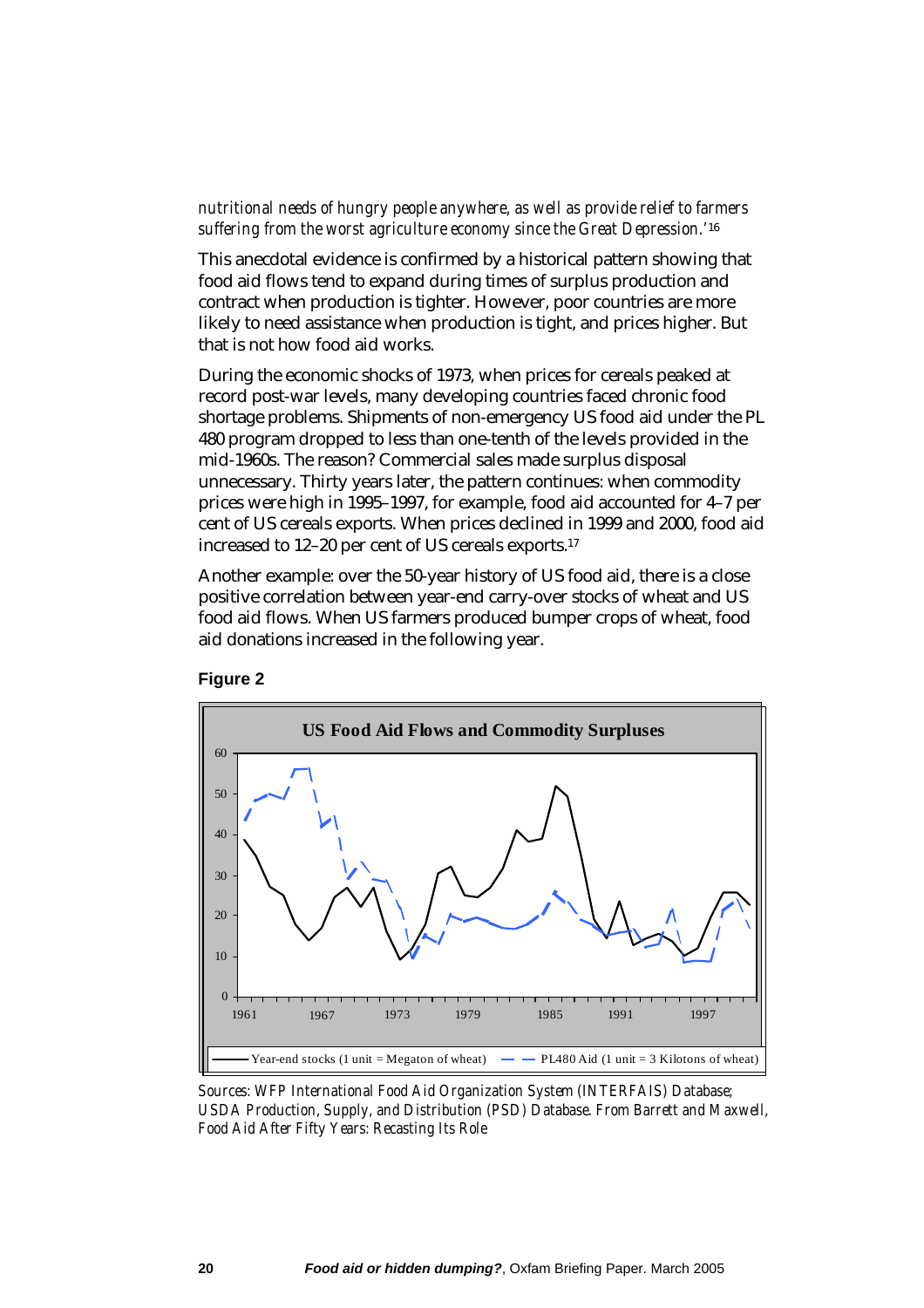<span id="page-21-0"></span>The fact that food aid flows tend to follow surpluses reflects the fact that most food aid programs have their origins in domestic agriculture policy. US food aid programs were first formalized in the 1950s through PL 480 as a method of disposing of government-held surplus stocks. Surplus stocks accumulated as a function of price-stabilization policies in domestic agriculture, designed to support US farmers. A similar process occurred in Canada.

As European agricultural production recovered after World War II, European countries also began donating food aid. In some cases, donating food as aid was cheaper than storing it. During the Cold War, surplus disposal was harnessed as a tool in the great geopolitical rivalry between the USA and USSR, and large volumes of food aid were distributed to support friendly governments and to assist with humanitarian concerns among allied nations.

## Food aid is sometimes aimed at capturing new markets

The historical record of food aid distribution certainly indicates motives other than those of addressing hunger and sustainable development. In 1992-93 and again in 1998–99, the USA made massive shipments of food aid to Russia. However, Russia is not a poor country by global standards and, by most nutritional measures, hunger was not a serious concern. The more relevant factors were falling US commodity prices, bumper crops, election-year politics, and a geopolitical interest in supporting the Russian government at the time. The USDA's Economic Research Service acknowledges that 'allocations [of food aid] to individual countries do not always correspond to levels of need'.[18](#page-34-17) Even Russian recipients of US largesse understood that something was amiss:

*'If they wave [the food] in front of us, of course we'll take it. But the policy is wrong. This aid will be damaging to Russia.'* — Nikolai Bandurin, poultry farmer in Rostov, Russia, July 199[919](#page-34-18)

Moreover, the commercial purposes of some food aid programs are quite explicit. A US government website, for instance, states: *'When allocating assistance under the Title I program, priority is given to agreements that provide for the export of US agricultural commodities to those developing countries which have demonstrated the potential to become commercial markets…'*[20](#page-34-19) 

Supporters of US food aid loudly advertise its commercial benefits, as an opportunity to enter new markets, create new tastes for US products, and utilize preferential financing and valuable distribution networks. USAID, the primary US development agency, notes, *'Of the 50 largest customers for US agricultural goods, 43 — including Egypt, Indonesia, Korea, Taiwan, and*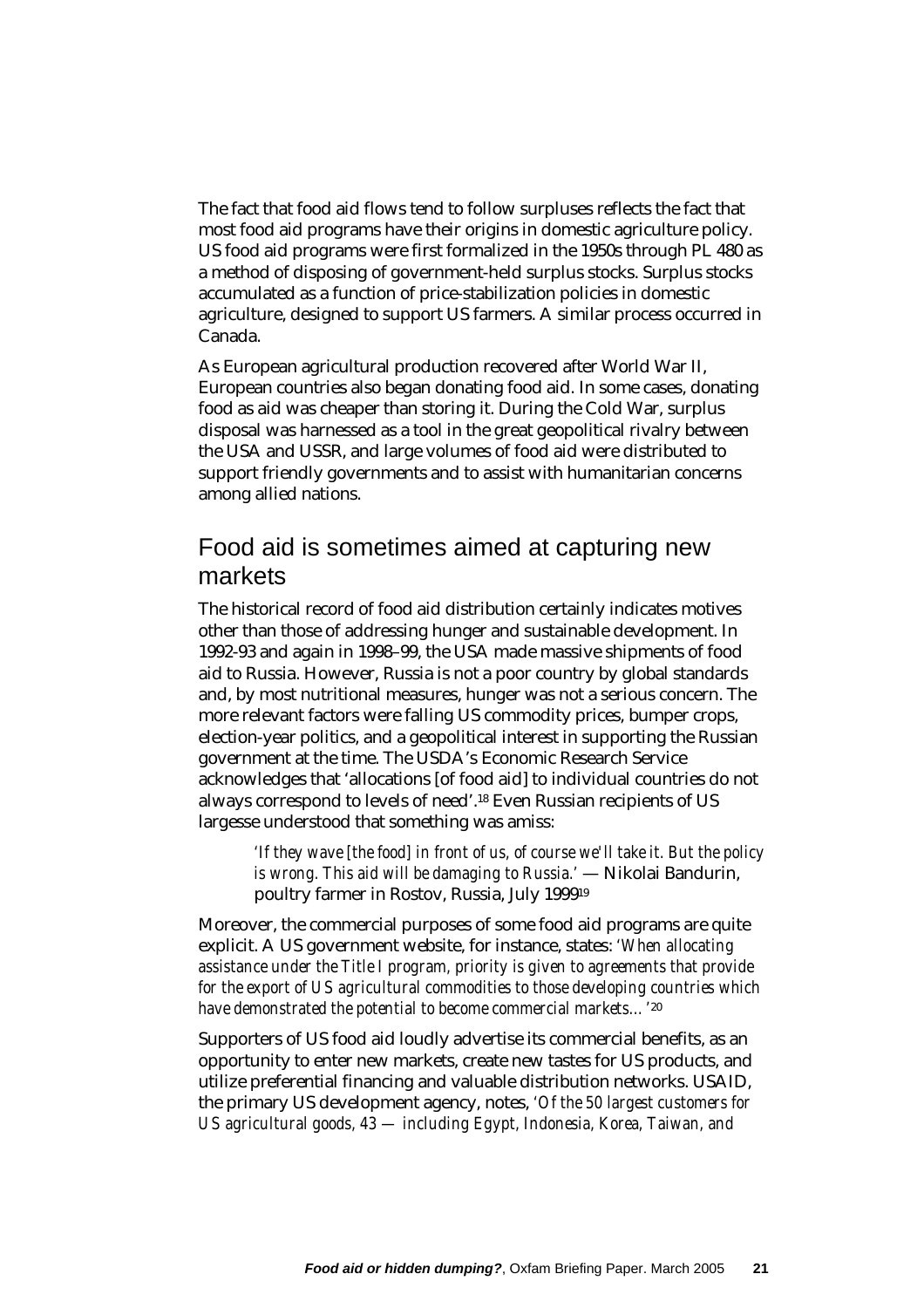*Thailand — formerly received food assistance. In short, aid leads to trade, from which Americans stand to benefit directly.'*[21](#page-34-20) 

Although a careful analysis debunks the idea that food aid creates new markets for food aid donors, the commercial motive undermines the humanitarian purpose of food aid.[22](#page-34-21)

#### **Box 4: Food aid and genetically modified (GM) food**

The USA has been accused of using food aid to push open new markets for its GM products, sometimes in the face of opposition from local governments and consumers. Since GM commodities are unwelcome in major markets such as the EU, US exporters are seeking other outlets for these products. Countries facing food shortages are vulnerable to pressure to accept GM commodities. There have even been claims by GM proponents that this technology could be the answer to chronic production problems in Africa and elsewhere.

The controversy over GM food became red-hot during the Southern African food crisis of 2002–03. More than 15 million people across seven countries faced a food deficit. The Famine Early Warning System raised alarms as early as November 2001, as a result of drought conditions in southern Zambia.

Zimbabwe's was the first government to raise concerns about the use of GM food aid and rejected a 10,000-tonne shipment of GM maize at the July 2002 World Food Summit in Rome. In August 2002, the Zambian government decided to halt food aid shipments containing GM-contaminated food and to stop distribution of existing stocks. Other countries followed suit, as they determined appropriate food security policies with regards to GM foods and food aid.

Other countries have also rejected GM food aid. In 2001, Uganda confiscated a shipment of corn-soy blend (CSB) from the USA; Bolivia, Columbia, and Ecuador independently rejected US food aid containing GM food; and in 2002 India halted the import of 23,000 tonnes of CSB originating from the USA.

In general, Oxfam believes that:

- The underlying causes of hunger and the denial of people's right to food are less to do with food production, crop yields, and related technologies (including GM) than with the inequalities of power that lie behind access to technologies and markets.
- GM crops are at present largely irrelevant to the problems of hunger and food insecurity in most developing country contexts.
- In the context of humanitarian crises, Oxfam recognizes both the rights of governments and people to choose what they eat and what they introduce into their food systems, and the humanitarian imperative to avert hunger and starvation. The urgent need for food aid can leave vulnerable people and their governments in a difficult and morally-repugnant bind. Governments and civil society groups have legitimate concerns about GM products, and have the right to informed consent on this issue.
- ! To avert the real prospect of human suffering and death in the short term, all parties must work to ensure access to food — in sufficient quantity, quality, and variety. In specific instances, this may require the delivery of GM food, if that is the only practical alternative. However, this should be an option of last resort.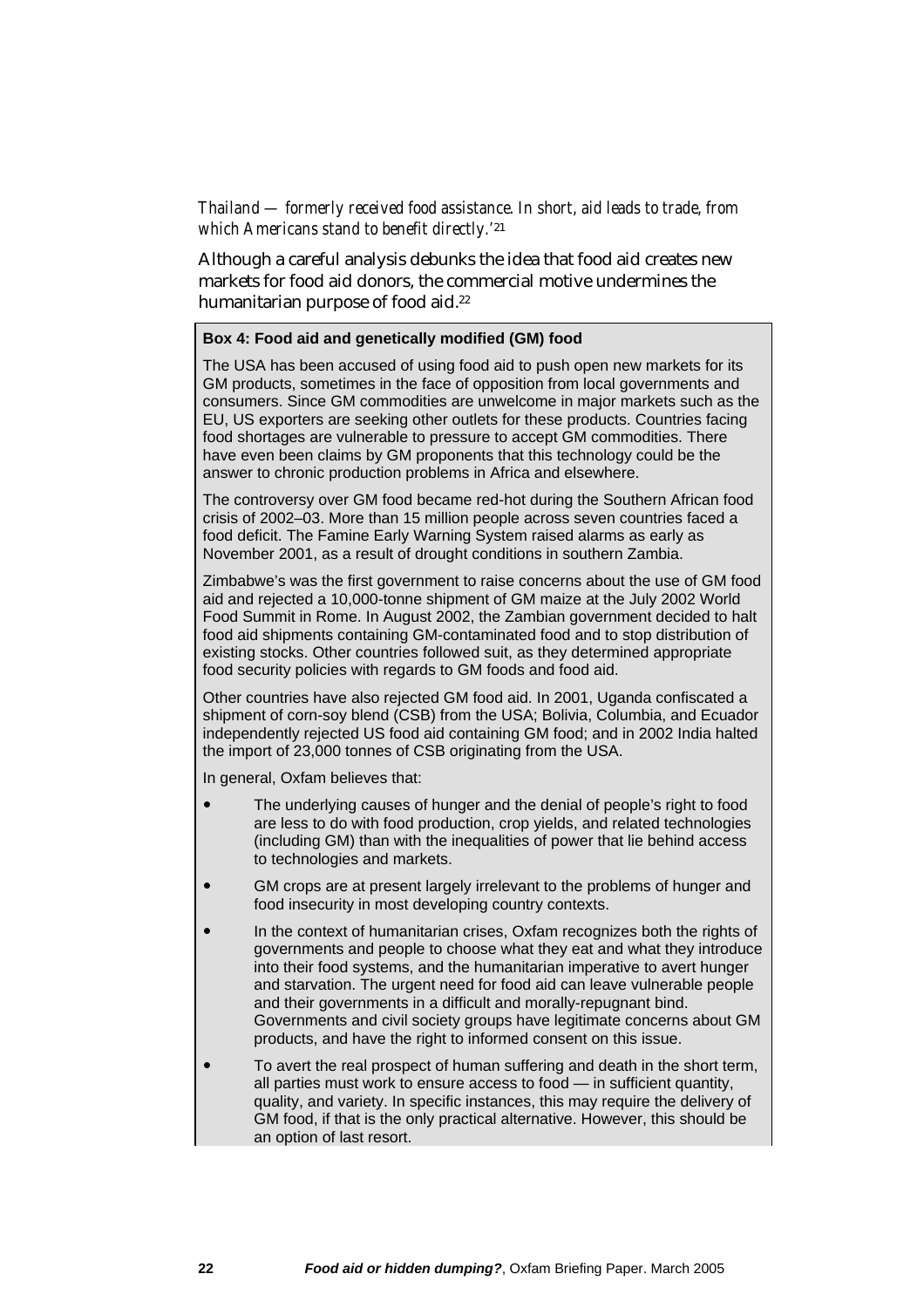- <span id="page-23-0"></span>! Measures should be taken to minimize the potential risks that GM food may present when it is utilized as an option of last resort. These alternatives might include milling GM grain on-location, or public education campaigns to raise awareness about the risks of planting GM seeds.
- ! The USA, the WFP, and other donor governments have the responsibility to respect rights and to take measures to ensure that recipient governments and vulnerable populations are never again pressured to accept GM food aid.

*Sources: Hansch, S. et al., 'Genetically Modified Food in the Southern Africa Food Crisis of 2002–2003', Institute for the Study of International Migration, Georgetown University School of Foreign Service; and Oxfam (2002), 'Q+A on GM Food Aid', Oxfam GB, 25 October 2002*

# **Monetization**

Conversion of food aid to cash — a process known as monetization — is a controversial aspect of food aid programs. Critics argue that it is simply a hidden form of export subsidy, since the end result is more donor commodities sold into recipient country markets. In some cases, monetization may serve additional objectives, such as stabilizing local food prices, or encouraging the development of small-scale food distribution and marketing enterprises. Usually, however, the cash itself is the main objective.

A substantial portion of non-emergency project food aid is monetized, and this trend has been increasing in recent years. In 1990, approximately 10 per cent of US food aid donations were monetized to generate cash. In 2002, the monetization rate was approximately 60 per cent, after peaking at 70 per cent in 2001.[23](#page-34-22) This means that a large proportion — even a majority — of food donated as project food aid is not used as food at all, but is converted to cash. The cash may be used to finance anti-hunger projects, or to run nutrition programs, or for any number of other worthy purposes. However, the fact remains that a large part of the food that is donated as aid is simply a heavily discounted and cumbersome cash contribution.

Monetized food aid is untargeted food aid: selling food aid on markets permits little or no targeting of distribution or consumption to the most food insecure or malnourished populations. In this way, monetized food aid is the most trade-distorting form of food aid. While monetization raises concerns about the impact of food aid on trade displacement, a deeper problem lies in the low levels of funding dedicated to development and humanitarian projects.

Many NGOs, for example, recognize that monetizing project food aid is a hugely inefficient, and potentially counterproductive, way to generate funds for development projects. However, many politicians and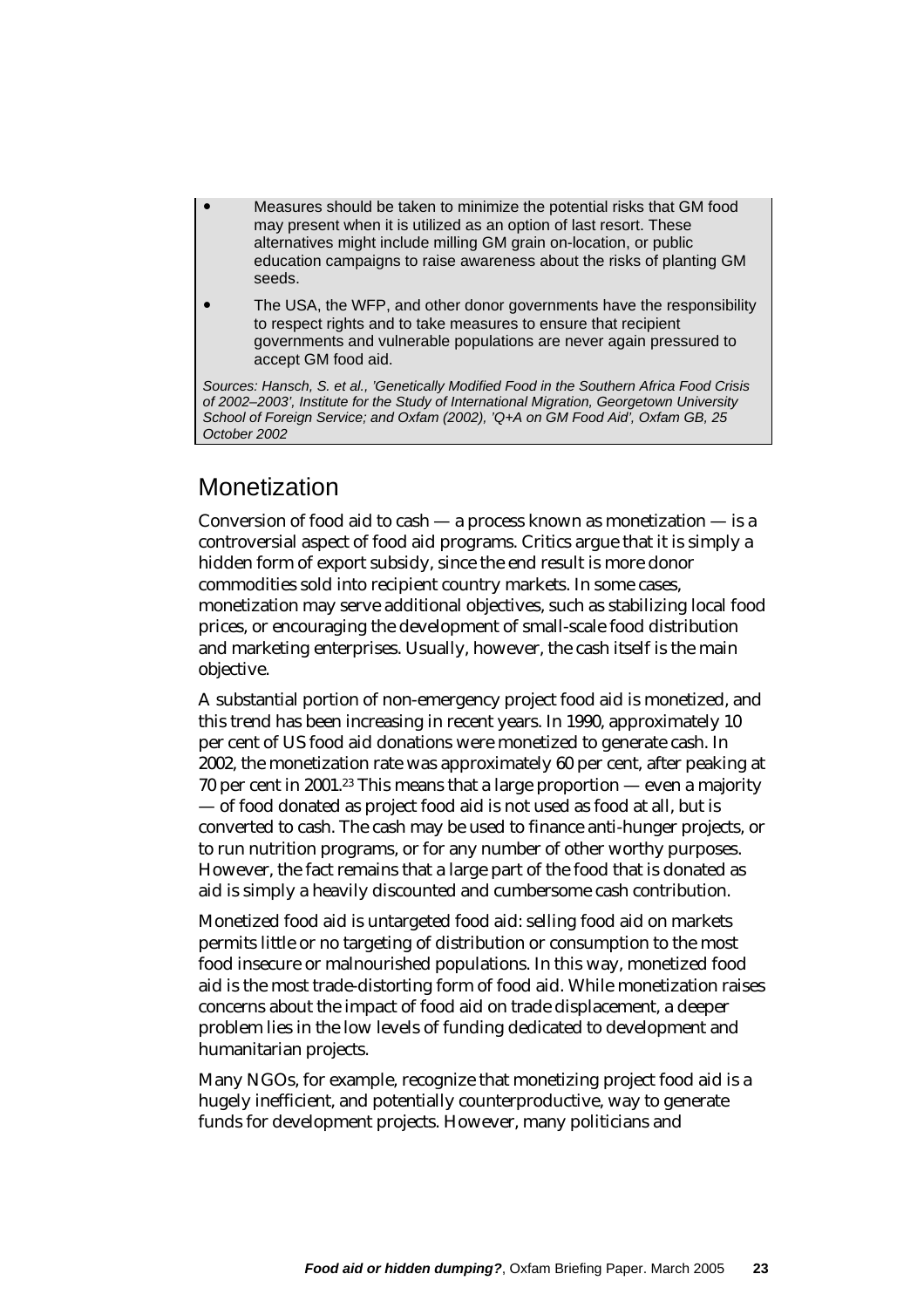development agencies believe that there are few alternative means to generate funds for critical needs such as maternal and child nutrition, HIV prevention and treatment programs, and schooling for young girls. The shame of monetized food aid is that such an inefficient system is seen as necessary to acquire funds to meet human needs.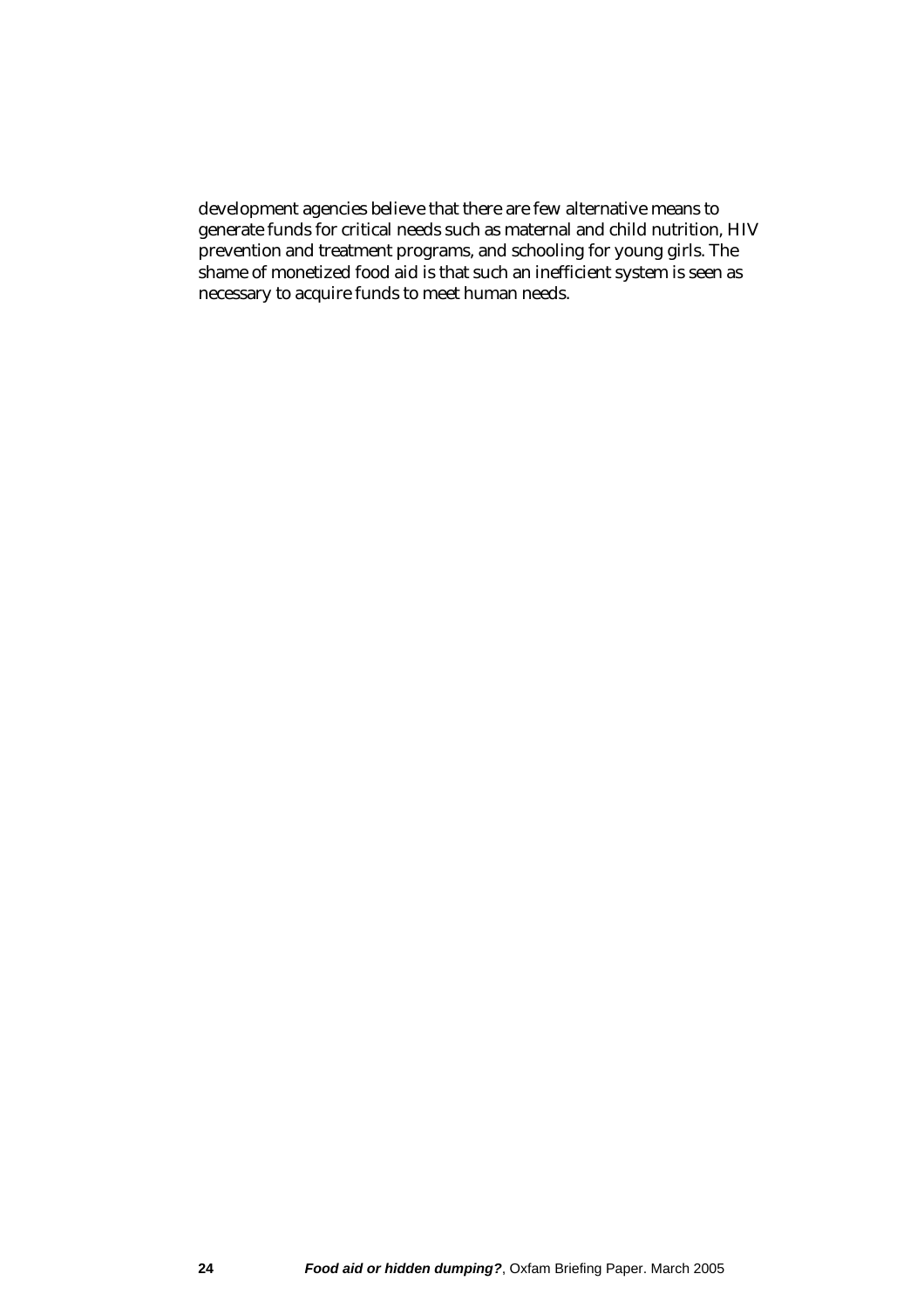# <span id="page-25-0"></span>**4. Improving food aid: carbohydrates or cash?**

If all food aid contributions were made in unrestricted cash donations, there would be much less controversy around food aid. Certainly, there would be little concern about its trade-distorting impacts. If contributions were made in unrestricted cash, the WFP, governments, and NGOs could purchase food on open commercial markets and distribute it to hungry people as quickly and efficiently as possible.

Instead, as much as 90 per cent of food aid donations are made in the form of food commodities purchased from donor countries. There is little humanitarian or development justification for donating in commodities rather than in cash. Indeed, there are strong arguments to the contrary.

Firstly, cash is almost always faster. In humanitarian emergencies, where weeks or even days can mean the difference between life and death, there is no excuse for delay. And yet much food aid is tied to purchase and shipment from donor countries. It can take months from the date of a procurement order for food aid to be delivered to port. US emergency shipments experienced a median lag of nearly five months in 1999–2000, due to bureaucracy and cumbersome procurement restrictions — and, of course, the need to ship food over long distances.[24 B](#page-34-23)y contrast, cash can be used to procure food locally or regionally, in close proximity to the places it is needed. In most cases (though not all), purchasing food closer to its intended destination reduces the time delay. Cash gives decision-makers more flexibility in addressing emergencies.

Secondly, cash is cheaper. The inefficiency of sending food over long distances, often with restrictive procurement and shipping requirements, means that funds are spent on bureaucracy, process, and shipping rather than on the food and its distribution. In fact, according to a study by the OECD, shipping food from donor countries is 33 per cent more expensive than buying it from a third-party country (usually closer to the destination) and 46 per cent more expensive than buying it locally in the destination country[.25](#page-34-24) 

US food aid is notably inefficient in this regard. Due to a variety of bureaucratic and procedural inefficiencies, US commodity suppliers enjoy an 11 per cent premium above commercial prices for food aid purchases. In addition, because US law requires that 75 per cent of food aid shipments use US flag-carriers, a 78 per cent premium is paid on food aid shipments. By the time food aid reaches the destination port, US taxpayers have lost more than half the value of their food aid dollar in costs, by donating food that is US-sourced and US-shipped.[26](#page-34-25)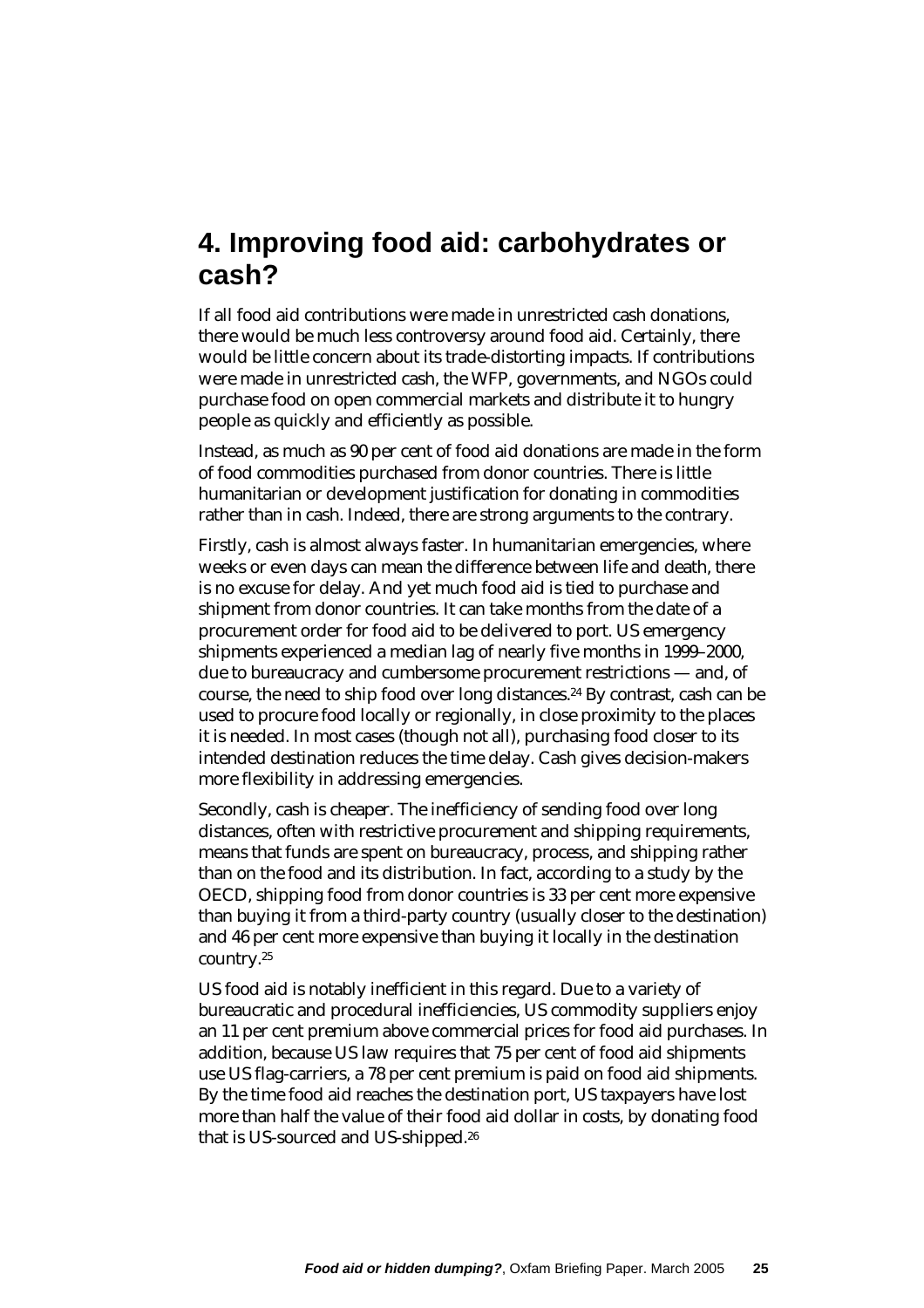<span id="page-26-0"></span>Thirdly, cash can be used to procure better, or more appropriate, food aid. Rather than limiting food aid to commodities available in donor countries, cash can be used to procure food that is more appropriate to local conditions and tastes. In the past, there have been serious mismatches between food aid donations and recipient needs. There are many anecdotal examples of food aid donations that require unfamiliar preparation or impose new burdens on recipients through introduction of exotic foods that are not well suited to local conditions. Some food aid packages can require more cooking time, for instance, requiring recipients to expend more time and energy collecting firewood. Donors should attempt to ensure that food aid supports and enhances longer-term development.

Tying food aid to the purchase of commodities creates a convergence of interests between humanitarian and development goals and the commercial interests of donor country agriculture producers, processors, distributors, and shippers. Defenders of commodity food aid argue that this coalition is necessary to create the political support required for food aid.

However, by trying to serve too many masters, food aid loses its value. Or, rather, the value of food aid is lost to the various rent-seekers who support it, but support it conditionally. Given the enormous inefficiency, added cost, and unwieldy process of food aid tied to donor commodities, policymakers must take a hard look at reforms to assure that the critical, lifesaving core mission of food aid is preserved.

A simple rule, but not an easy one to impose politically, would be to provide the vast majority of food aid in cash, to be used on local markets, regional purchase, or donor commodities as required to achieve the most cost-effective, timely, and efficient distribution of food aid.

Many countries have already begun shifting food aid donations from commodities to cash, and most donors have taken steps to decouple food aid policy from commodity surpluses. Some, like the EU, have taken steps to provide more flexibility in the use of food aid budgets, permitting more use of food aid funds to purchase commodities in local or regional markets.

# The problem of net food importing countries

In addition to US resistance to food aid disciplines some net foodimporting countries have raised concerns that reducing use of export subsidies could lead to higher world food prices, thereby increasing their need for food aid and export credits to smooth the impact. According to available estimates from the World Bank, world prices for wheat might increase by 10-15 per cent over the short- to medium-term if export subsidization is effectively eliminated[.27](#page-34-26) This is why some net food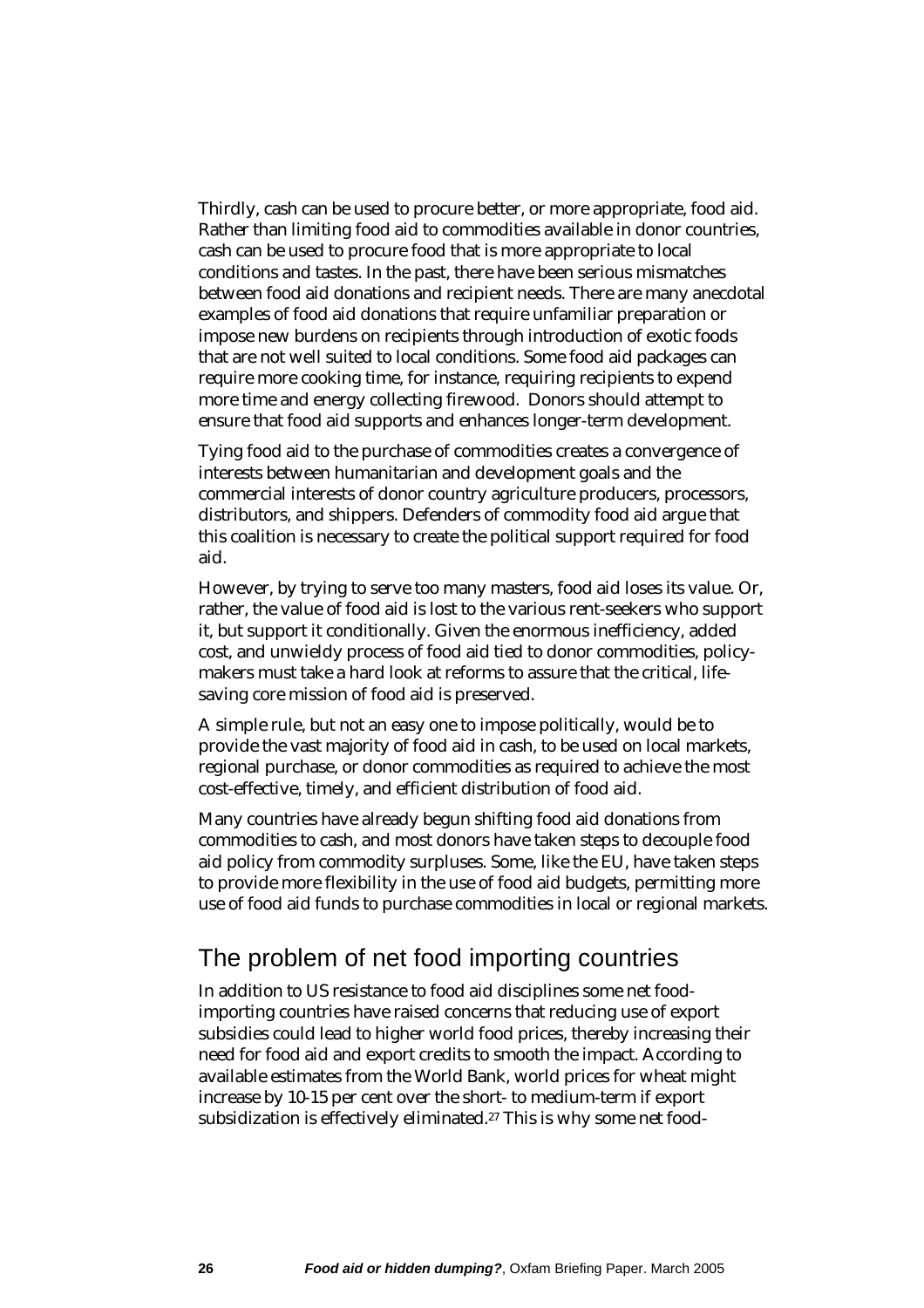importing countries fear that new constraints on exports credits and food aid might impede their ability to finance the food imports they need.

#### **Box 4: The problem of net food-importing countries**

Many poor countries have become food-importers since the 1980s. While having a net deficit in food trade might not constitute a problem for more advanced economies, many poor countries are unable to finance growing food import bills due to stagnating – even declining - export revenues. Poor consumers in these countries are vulnerable to sudden increases in food prices, due to currency fluctuations or volatility in commodity prices. Since 1990, least developed countries have spent between 50 and 80 per cent of their foreign exchange to import food. For example, in 1999 Sierra Leone and Haiti spent 80.3 per cent and 62.7 per cent respectively of available export revenue (total exports minus debt service) on food imports.

Spending export revenues on food imports also compromises the ability of a country to import capital goods, which are essential to accelerate growth and achieve development.

Some developing countries depend on food aid to meet their nutrition needs. Food aid accounts for a large, though declining, share of the volume of cereal imports in sub-Saharan Africa, representing around one-fifth of the total. Although food aid can provide important assistance for net food-importing countries, it can prove to be an unreliable source of assistance. Food aid volumes fell sharply in the 1990s, from 15m tonnes in 1992/1993 to just under 9m tonnes in 1998/1999. When food aid volumes fall, the steepest cuts can come from those most reliant on it. In this case, the reduction was steepest for low-income food deficit countries, where transfers fell by 63 per cent.

*Sources: FAO. 2004. The state of agricultural commodity markets; Panos Konandreas, What modalities for an agricultural special safeguard mechanism at the WTO. ICTSD. 25 February 2005. Kevin Watkins. Northern agricultural policies and world poverty: will the Doha 'development round' make a difference? Paper presented at the Annual World Bank Conference of Development Economics 15-16 May 2003* 

Dependence on food aid is not a reliable option to address problems with financing food imports over the long term. First, total food aid volumes are insufficient to meet all existing needs: donors have not consistently met targets set by the 1986 revised Food Aid Convention. Moreover, food aid is unstable, depending to a large extent on domestic political processes and budgetary constraints in donor countries. Finally, food aid volumes are quite cyclical, meaning that volumes tend to fall as prices rise. But net food-importing countries need food aid assistance most when prices are high and supplies are limited.

A key problem has been the unwillingness of major WTO members to implement a decision taken in 1994 called the Marrakesh Decision Concerning the Possible Negative Effects of the Reform Programme on Least Developed and Net-Food Importing Developing Countries, which called for a recognition that increased food prices resulting from trade liberalization required additional consideration for short-term financing of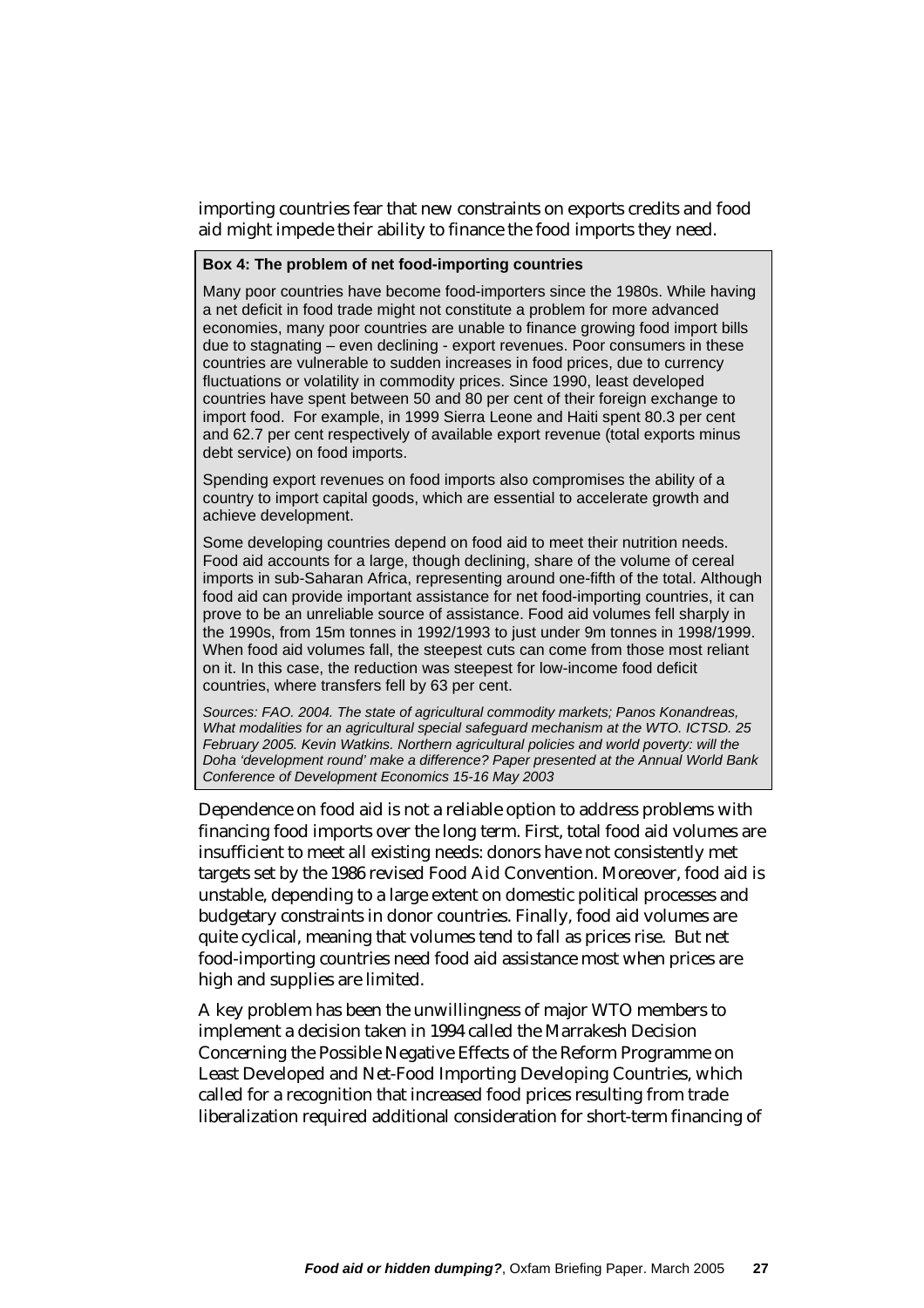<span id="page-28-0"></span>commercial imports. The needs of net food-importing developing countries must be addressed during the Doha Round including:

- financial and technical assistance to promote more efficient production of staple foods as well as sustainable livelihoods for farmers,
- improved market access conditions for exported products,
- enough flexibility in market access and subsidy rules to protect and promote sectors that are key to rural livelihoods and the production of food staples,
- domestic as well as international instruments to help smooth shocks due to the volatility of agricultural prices.

## WTO negotiations: strong disciplines are needed

The fact that food aid has been abused in the past and could be misused in the future is a strong reason to make reforms now. And the Doha Round negotiations provide a good opportunity to promote reasonable reforms.

Unfortunately, the debate at the WTO has made little progress. Most members hesitate to criticize food aid, given that it is intended for humanitarian purposes. However, progress has also been held up because the USA has opposed many sensible measures that have already been proposed.

At this point, it is important to set the debate over the commercial use of food aid in the context of global trade in agriculture, as doing so demonstrates that this is an area where the USA could — and should concede to stricter disciplines to avoid trade distortion.

Overall, food aid represents a small and declining share of the global cereals trade. In 2002, 8.6m tonnes of cereals food aid were donated, about 4 per cent of the total export volume of nearly 280m tonnes. Even for the USA, which is by far the largest food aid donor, food aid constitutes much less than 10 per cent of its total food exports: 5.1m tonnes in food aid in 2002, while its total cereals exports were 82m tonnes[.28 F](#page-34-27)or Canada it is less than one per cent. The gross impact of food aid for donors — including the USA — is certainly small. But it can have significant impacts on smaller economies and on the poor farmers who rely on local markets for their livelihoods.

In 2003, Stuart Harbinson, then chair of the WTO Committee on Agriculture, proposed new disciplines on food aid to guard against trade distortions. The disciplines proposed that: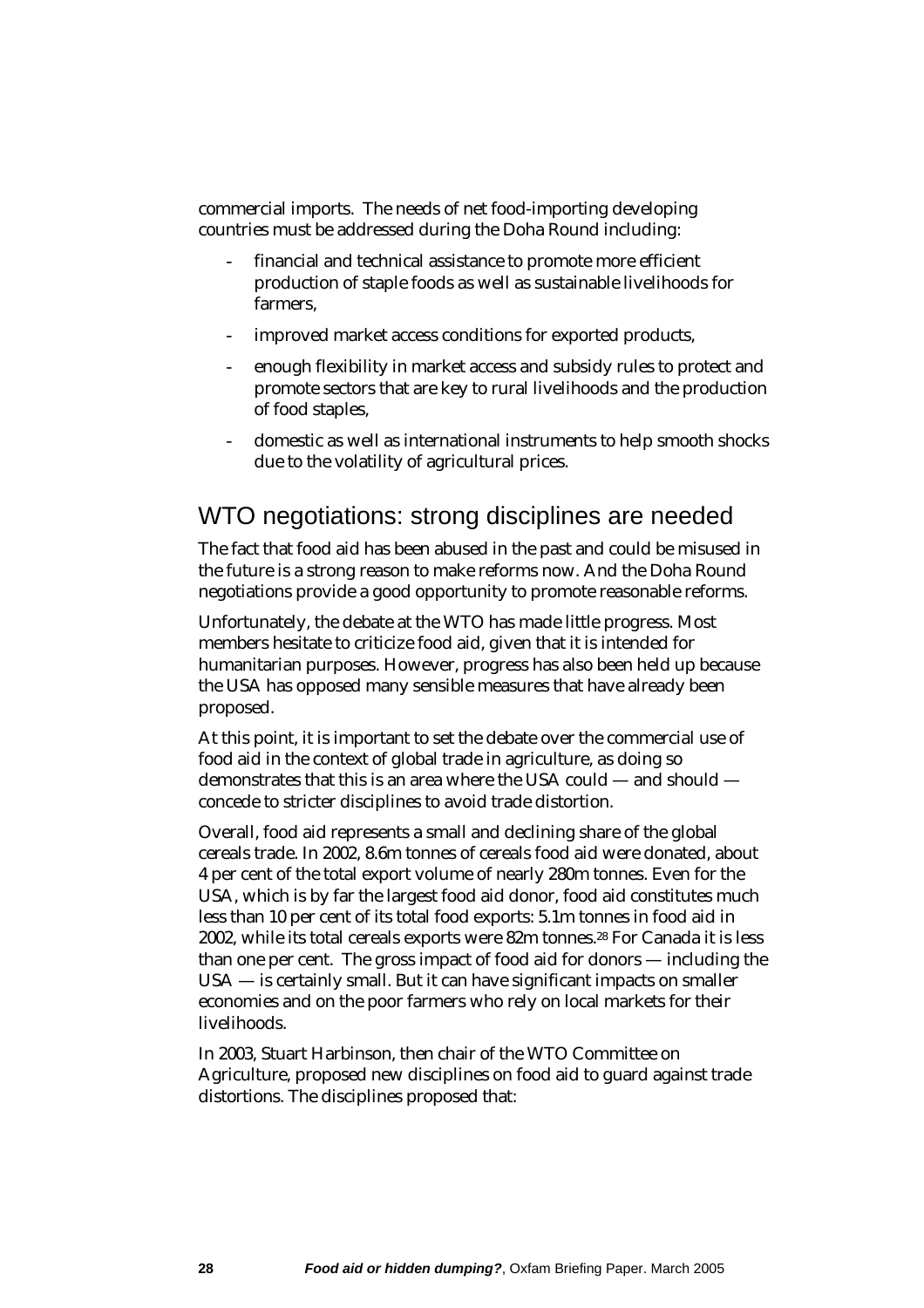- 1. All food aid must be provided in grant form.
- 2. Emergency food aid for use in crisis situations must be provided in response to requests by UN agencies, NGOs, or government-togovernment appeals. Food aid violating this condition will be considered to be export subsidization and volumes will be subject to the same regulations as apply to export subsidies.
- 3. In non-crisis situations, food aid must be provided in cash form for local purchases, except in cases where food aid in kind may be distributed through UN agencies or NGOs.
- 4. Recipients of food aid may not re-export such aid unless it is part of a triangular purchase through a UN agency.
- 5. Food aid donors must report the information related to each food aid disbursement, as determined by the Committee on Agriculture.

According to available information, the US government set out objections to the elimination of food aid in the form of concessional sales, to the elimination of bilateral in-kind food aid for non-emergency purposes, and to the possible use of dispute settlement proceedings for food aid transactions.

As a result, proposed food aid disciplines have been considerably weakened in the current framework for negotiations, concluded in July 2004. The reference to the goal of eliminating food aid as a 'surplus disposal' mechanism, which was present in the very first draft of the framework agreement, has been removed.

The current text is sufficiently ambiguous that it would add nothing to current disciplines on food aid. As members start negotiating the modalities of the final agreement on agriculture in the run-up to the December Ministerial in Hong Kong, it is very important that progress is achieved and that WTO members engage in a sensible debate regarding food aid, resulting in binding and effective disciplines governing its use.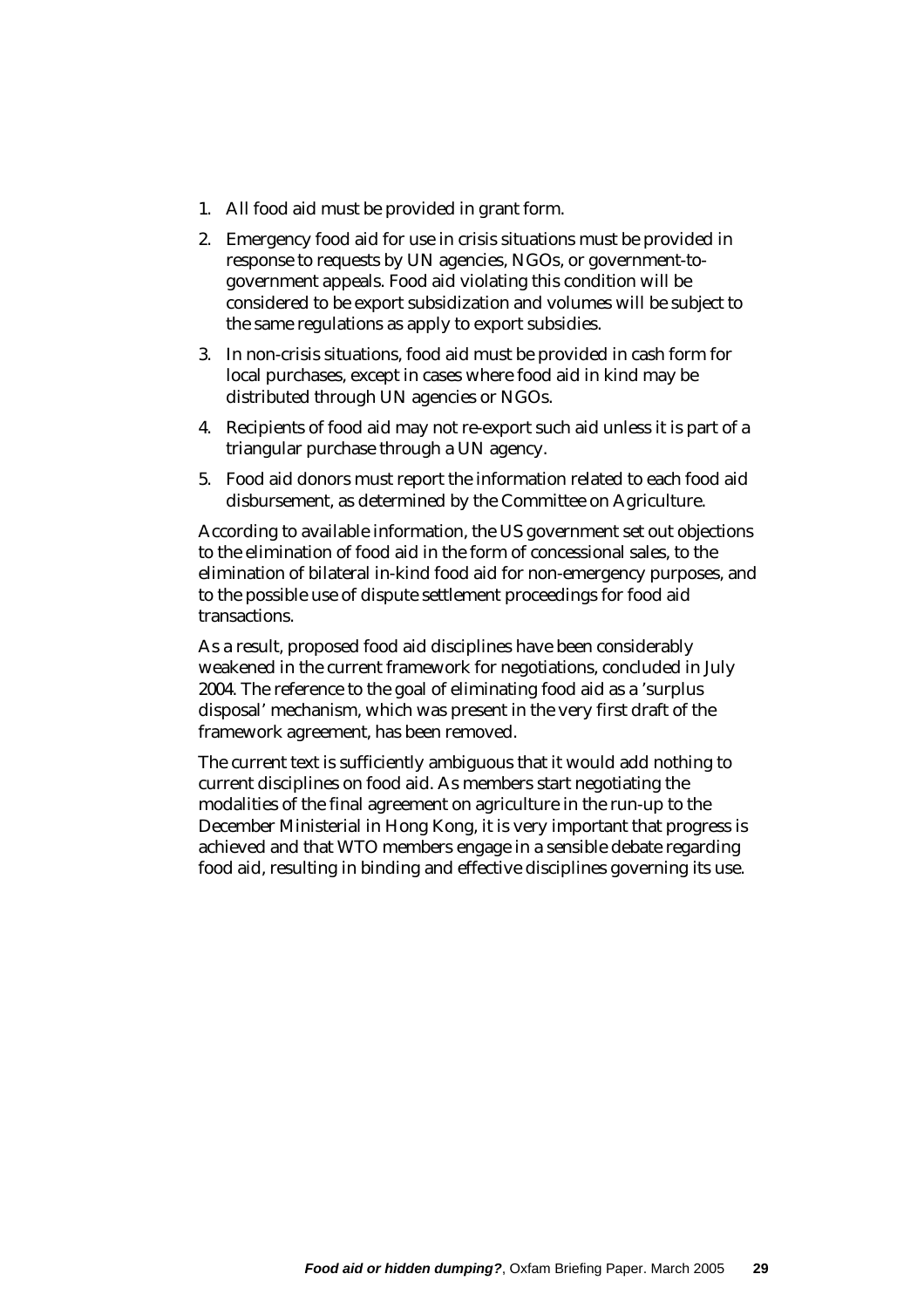# <span id="page-30-0"></span>**5. Recommendations**

Oxfam believes that food aid can be essential to humanitarian response. However, food aid cannot be a substitute for sustainable development, which is the best way to reduce hunger for the more than 850 million people who are still suffering from chronic malnutrition. For many development and humanitarian needs, food aid is not an appropriate or efficient tool. In particular, in-kind food aid often fails to improve access to food due to delays in delivery and monetization, and mismatches between recipient needs and the commodities donated.

Improving the livelihoods of poor rural and urban populations and fostering agricultural growth in developing countries are essential to reducing hunger. The Doha Development Round offers a unique chance to address these issues by eliminating dumping, protecting vulnerable farm sectors in developing countries, providing new market opportunities for developing countries, and implementing the Marrakesh Decision to provide compensatory financing for poor food-importing countries in case food prices rise as a result of trade liberalization.

Current disciplines under the Agreement on Agriculture have been unable to curb instances of misuse of food aid. Oversight mechanisms, such as the Food Aid Convention and the FAO's Consultative Subcommittee on Surplus Disposal have fallen into disuse, or lack operational and enforcement capacities. This is why new disciplines are called for at the WTO.

Oxfam believes that the goals of WTO disciplines on food aid should be to:

- assure or at a minimum, not obstruct the timely and appropriate provision of effective humanitarian assistance when needs arise; •
- address the problem of commercial displacement through food aid, including displacement of local production;
- eliminate the use of food aid for commercial aims; and
- eliminate the use of food aid as a surplus disposal mechanism.

To achieve these objectives, Oxfam makes the following recommendations:

## New WTO disciplines should require:

1. Food aid is provided exclusively in grant form. Providing food aid as a concessional sale serves as an implicit export subsidy and should be considered as such in accordance with WTO regulations. In addition to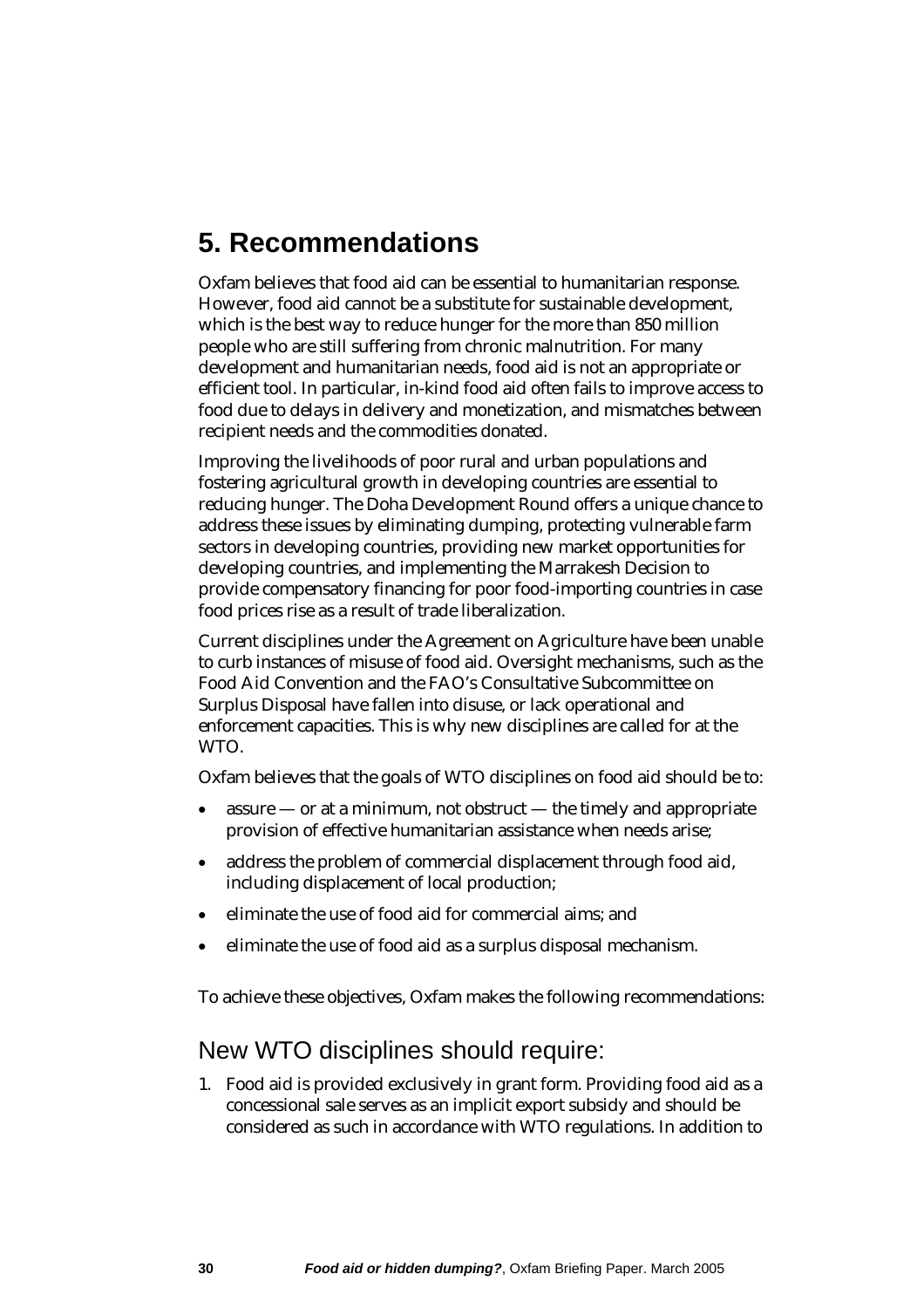undermining the humanitarian motive of food aid, an additional major concern is that concessional sales can add to the indebtedness of developing countries. In the case of the USA, eliminating concessional sales will require the phasing out of food aid provided under Title I of PL 480, which has an explicit market development function.

- 2. Food aid should not be linked, either explicitly or implicitly, to commercial transactions or services of the donor country.
- 3. The use of in-kind food aid should be limited to situations of local food shortage and/or non-functioning local food markets, where regional purchase is not possible. In other situations, food aid should be provided in cash form, to purchase food locally or regionally.
- 4. Monetization of food aid should be limited and replaced with cash donations, to avoid displacement of local production or commercial imports. While it is impossible to completely eliminate negative impacts resulting from food aid, it is important to minimize them. The most effective way to do this is to target food aid. Monetized food aid is untargeted food aid.[29](#page-34-28)
- 5. Food aid should only be provided in response to calls from national governments, specialized UN agencies, other relevant regional or intergovernmental agencies, non-governmental humanitarian organizations, and private charitable bodies.
- 6. All food aid transactions must be notified in a timely matter to the FAO and WTO.

#### **In addition, the new Agreement on Agriculture should:**

- 7. Eliminate all other surplus disposal instruments, such as export subsidies and subsidized export credits.
- 8. Implement the Marrakesh Decision on Net Food-Importing Countries by:

a) putting into place multilateral financing mechanisms to facilitate commercial purchases in the event of higher prices for staple foods, due to reforms linked with the Doha Round or other market trends; and b) increasing amounts of development aid to relieve food supply constraints and develop efficient local production of staple foods in net food-importing developing countries.

- 9. Curb the subsidized production of food surpluses through adequate disciplines on domestic support.
- 10. Increase funding levels for development assistance, particularly for agricultural development. Many of the problems associated with food aid are really problems deriving from the paucity of funding available for humanitarian and sustainable development. Food aid is often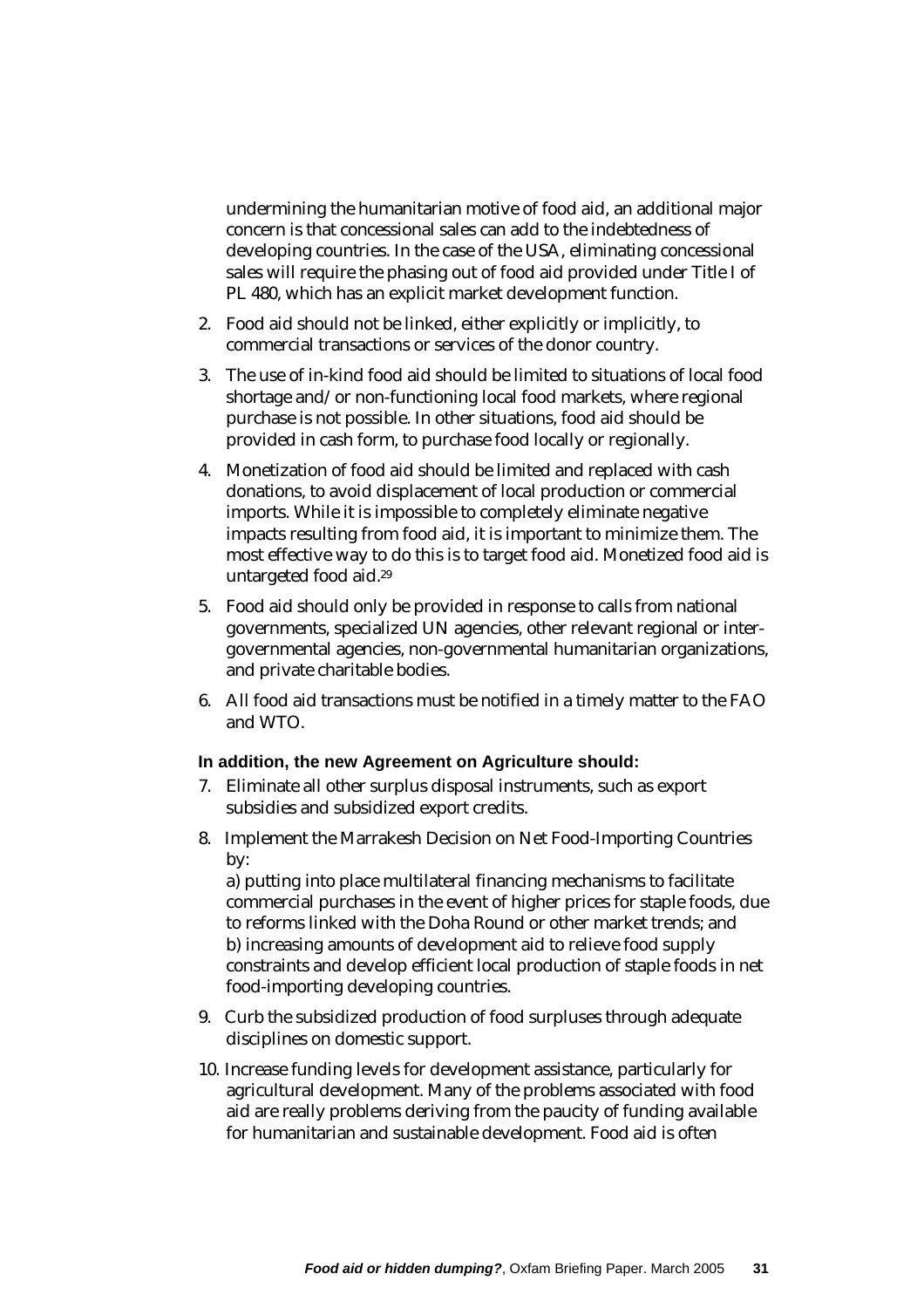provided in lieu of cash for development projects, though in fact much of it is converted into cash. Sending commodities for sale on local markets has no inherent advantage over sending cash in the first place, and is an extremely inefficient mechanism for providing funds for sustainable development and economic assistance. More than half the cash value of monetized food aid can be lost in the process of procuring, shipping, and marketing it. Increasing funding levels for development assistance is a critical complement to reforming food aid and will help address the deeper causes of hunger and food insecurity.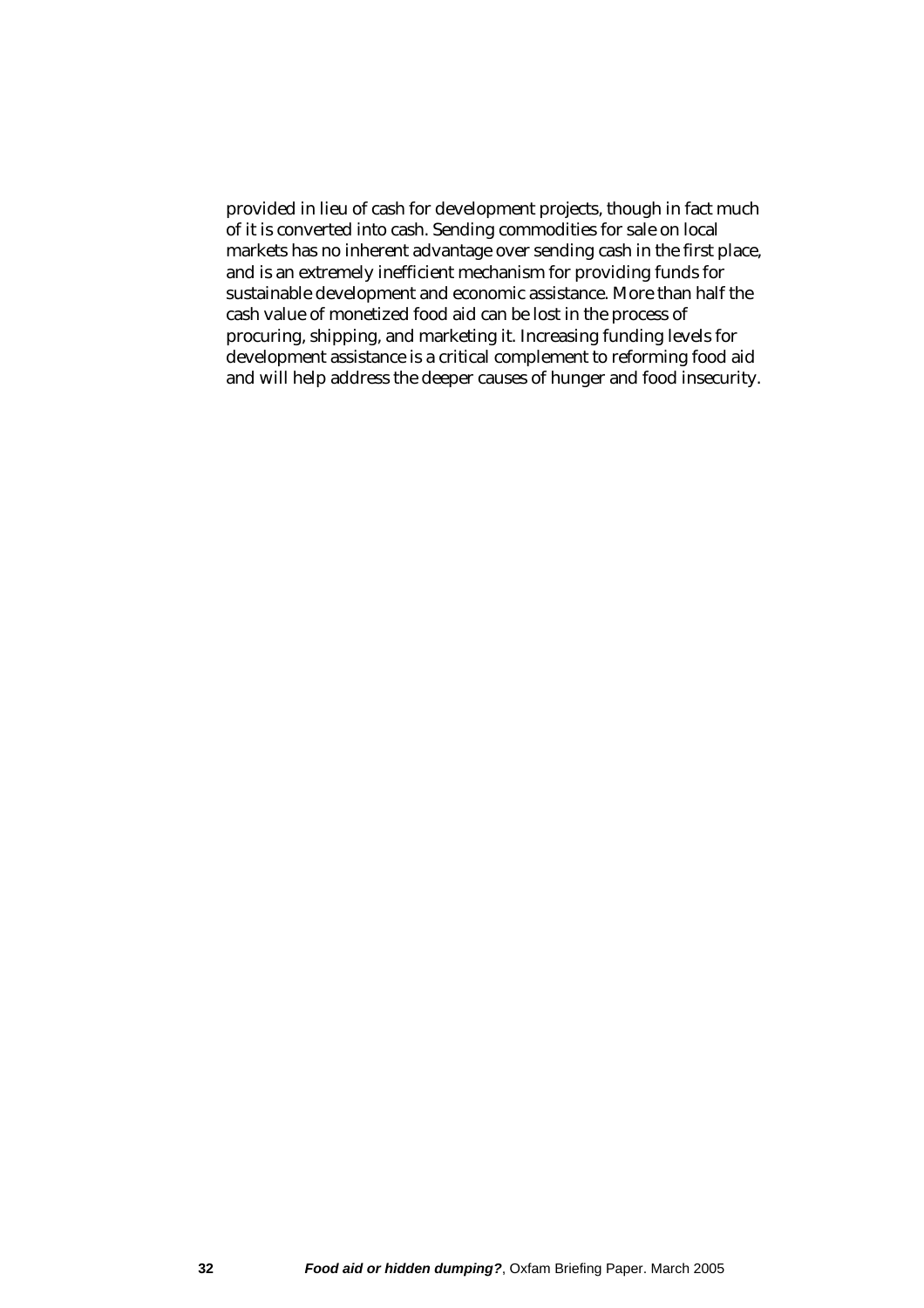## <span id="page-33-0"></span>**Notes**

 $\overline{a}$ 

[http://wbln0018.worldbank.org/eurvp/web.nsf/Pages/Paper+by+Watkins/\\$File/WATKINS.PD](http://wbln0018.worldbank.org/eurvp/web.nsf/Pages/Paper+by+Watkins/$File/WATKINS.PDF) [F](http://wbln0018.worldbank.org/eurvp/web.nsf/Pages/Paper+by+Watkins/$File/WATKINS.PDF).

 $4$  A discussion on the legal and historical underpinnings of the right to food can be found on the website of the UN Special Rapporteur on the Right to Food, at: <http://www.righttofood.org/>

5 Cook, C. D. (2004) *Diet for a Dead Planet: How the Food Industry is Killing Us*, New York: New York Press

 $^6$  Webb, Patrick., "Food as Aid: trends, needs and challenges in the 21<sup>st</sup> century", World Food Program, 2004.

<sup>7</sup> Consultative Sub-Committee on Surplus Disposal: Thirty-Ninth Report to the Committee on Commodity Problems, 64<sup>th</sup> Session, Rome, 18-21 March 2003

 $8$  It should be noted that there are cases where food aid can actually help to stimulate local agricultural production. Under some conditions, farmers accessing food aid can reduce their need to spend money on food, which permits investments in productive capacity (such as farm tools) and allows them to access credit. In addition, food aid can improve health and reduce illness, improving labor supply — a critical factor for developing country agriculture. Food aid can also enable agricultural producers to expend limited resources on measures aimed at increasing agricultural production, such as pesticides or fertilizer. See Clay, E., in collaboration with B. Riley and I. Urey (2004) 'The Development Effectiveness of Food Aid and the Effects of its Tying Status', OECD Development Assistance Committee, 21 October 2004 (DCD/DAC/EFF(2004)9, section 99). Also: Barrett, C.B. and D.G. Maxwell (forthcoming) *Food Aid After Fifty Years: Recasting Its Role*, chapter 9; Lavy, V. (1990) 'Does Food Aid Depress Food Production? The Disincentive Dilemma in the African Context', World Bank working paper; and Abdulai, A., C.B. Barrett and J. Hoddinott (2004) 'Does Food Aid Really Have Disincentive Effects? New Evidence from Sub-Saharan Africa', Cornell University working paper,

http://www.aem.cornell.edu/faculty\_sites/cbb2/workingpapers.htm

 $9$  For examples, see: Thurow, T. and S. Kilman, 'Seeds of discord: US food aid sparks a cycle of dependency for farmers, recipients — Sending crops, not cash, eases American gluts, ignores local surpluses — A pitch from raisin growers', *Wall Street Journal*, 11 September 2003, on farmers in Ethiopia. Also Saunders, D., 'Food aid exposes West's uncharitable charity', *The Globe and Mail*, 15 January 2005 on rice food aid in Sri Lanka; and Oxfam GB (2001) 'The Impact of Rice Trade Liberalisation on Food Security in Indonesia'.

<sup>10</sup> Mousseau, F. (2004) 'Roles and Alternatives to Food Aid in Southern Africa.' report to Oxfam GB.

<sup>11</sup> Clay, E., in collaboration with B. Riley and I. Urey (2004) 'The Development Effectiveness of Food Aid and the Effects of its Tying Status', OECD Development Assistance Committee, 21 October 2004 (DCD/DAC/EFF(2004)9, sections 6 and 98).

12 UN FAO, The State of Agricultural Commodity Markets**,** 2004, p.17

<sup>1</sup> Oxfam GB interview, Boyolali Regency, Central Java Province, June 2001.

<sup>2</sup> Forrest Laws, 'Rice industry in crisis, President told', *Delta Farm Press*, 20 July 2001

<sup>&</sup>lt;sup>3</sup> Watkins, K, 'Northern agricultural policies and world poverty: will the Doha 'development round' make a difference?', paper presented at Annual Bank Conference of Development Economics (World Bank), May, 2003. see: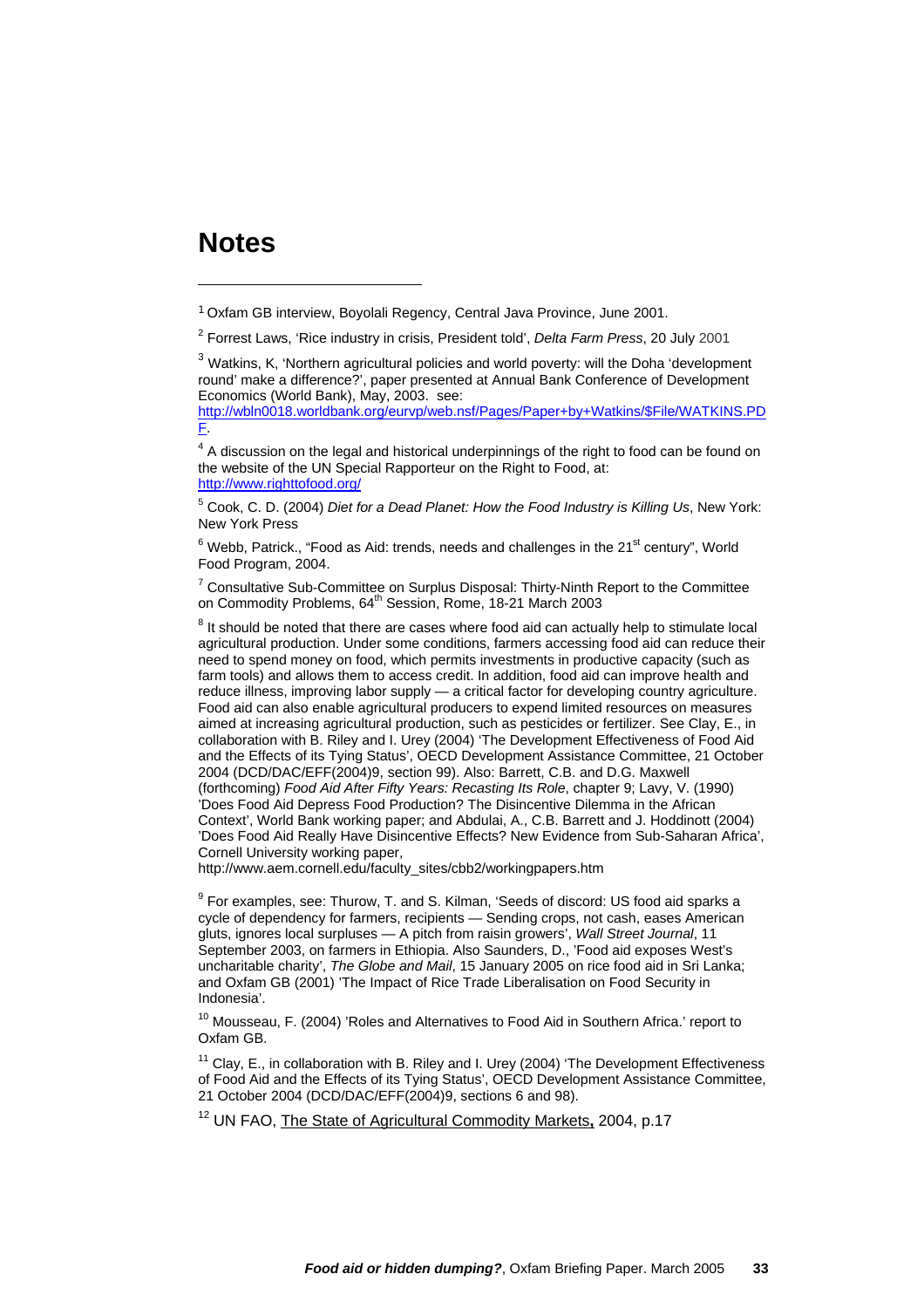<span id="page-34-21"></span><span id="page-34-0"></span> $15$  For a good discussion of the donor-interest capture of food aid, see Barrett C.B. and D.G. Maxwell (forthcoming) *Food Aid After Fifty Years: Recasting Its Role*, chapter 2. Routledge

<sup>16</sup> Press release of Representative Devin Nunes (R-CA), 22 August 2003, available at: <http://www.nunes.house.gov/press/2003/aug/082203humanitarianraisins.htm>

<span id="page-34-11"></span><span id="page-34-3"></span><sup>17</sup> Watkins, K, 'Northern agricultural policies and world poverty: will the Doha 'development round' make a difference?', paper presented at Annual Bank Conference on Development Economics (World Bank), May, 2003. see:

[http://wbln0018.worldbank.org/eurvp/web.nsf/Pages/Paper+by+Watkins/\\$File/WATKINS.PD](http://wbln0018.worldbank.org/eurvp/web.nsf/Pages/Paper+by+Watkins/$File/WATKINS.PDF)

<span id="page-34-4"></span><span id="page-34-1"></span>[F](http://wbln0018.worldbank.org/eurvp/web.nsf/Pages/Paper+by+Watkins/$File/WATKINS.PDF). A good graph showing the inverse correlation between prices and food aid can be found in Gulati, A. and S. Narayanan (2002) 'Rice Trade Liberalization and Poverty', MSSD Discussion Paper No. 51, International Food Policy Research Institute, November 2002.<br><sup>18</sup> Economic Research Service/USDA (2002) 'Food Aid: How Effective in Addressing Food Security?', Agricultural Outlook, March 2002

<span id="page-34-28"></span><span id="page-34-16"></span><sup>19</sup> As quoted in Kramer, M. (1999) 'Food Aid to Russia: The Fallacies of US Policy', PONARS Policy Memo 86, Harvard University, October 1999. http://www.csis.org/ruseura/ponars/policymemos/pm\_0086.pdf

<span id="page-34-12"></span><sup>20</sup> Public document of the Foreign Agriculture Service of the US Department of Agriculture: <http://www.fas.usda.gov/excredits/FoodAid/pl480/food-aid.html>

<sup>21</sup> USAID (2004), 'US International Food Assistance Report 2002', Washington DC

<sup>22</sup> Barrett, Mohapatra, and Snyder, "The Dynamic Effects of Food Aid", in *Economic Inquiry*, Vol. 37, No. 4, October 1999.

<span id="page-34-23"></span><span id="page-34-7"></span><span id="page-34-5"></span>23 Barrett, C.B. and D.G. Maxwell (forthcoming), *Food Aid After Fifty Years: Recasting Its Role*, chapter 5. Routledge

<sup>24</sup> Ibid., chapter 8

<span id="page-34-20"></span><span id="page-34-15"></span> $\overline{a}$ 

<span id="page-34-22"></span><span id="page-34-8"></span> $25$  Clay, E., in collaboration with B. Riley and I. Urey (2004) 'The Development Effectiveness of Food Aid and the Effects of its Tying Status', OECD Development Assistance Committee, 21 October 2004, (DCD/DAC/EFF(2004)9)

<span id="page-34-17"></span>26 Barrett, C.B. and D.G. Maxwell (forthcoming), *Food Aid After Fifty Years: Recasting Its Role*, chapters 5 and 8. Routledge

<sup>27</sup> Aksoy, Ataman and John C. Beghin, editors, Global agricultural trade and developing countries. World Bank. 2004.

<span id="page-34-18"></span><span id="page-34-2"></span><sup>28</sup> Food and Agriculture Organization of the United Nations (FAO), searchable database, FAOSTAT On-Line Statistical Service, at:

<span id="page-34-27"></span><span id="page-34-9"></span>http://earthtrends.wri.org/searchable\_db/index.cfm?theme=8. FAO: Rome, 2004

<span id="page-34-26"></span><span id="page-34-25"></span><span id="page-34-24"></span><span id="page-34-19"></span><span id="page-34-14"></span><span id="page-34-13"></span><span id="page-34-10"></span><span id="page-34-6"></span><sup>29</sup>The WTO mav not be an appropriate institution to develop and enforce criteria on monetization and targeting of food aid, which would require a mechanism for complaints and criticism to be debated in public. Some observers, such as Barrett and Maxwell, have recommended that a new institution be created to replace the now-expired Food Aid Convention, which could undertake activities of this kind.

<sup>&</sup>lt;sup>13</sup> US General Accounting Office (1995) 'Food Aid: Competing Goals and Requirements Hinder Title I Program Results'

<sup>&</sup>lt;sup>14</sup> Oxfam Canada interview, from: 'Guyana's Rice Farmers and the Myth of the Free Market', 2001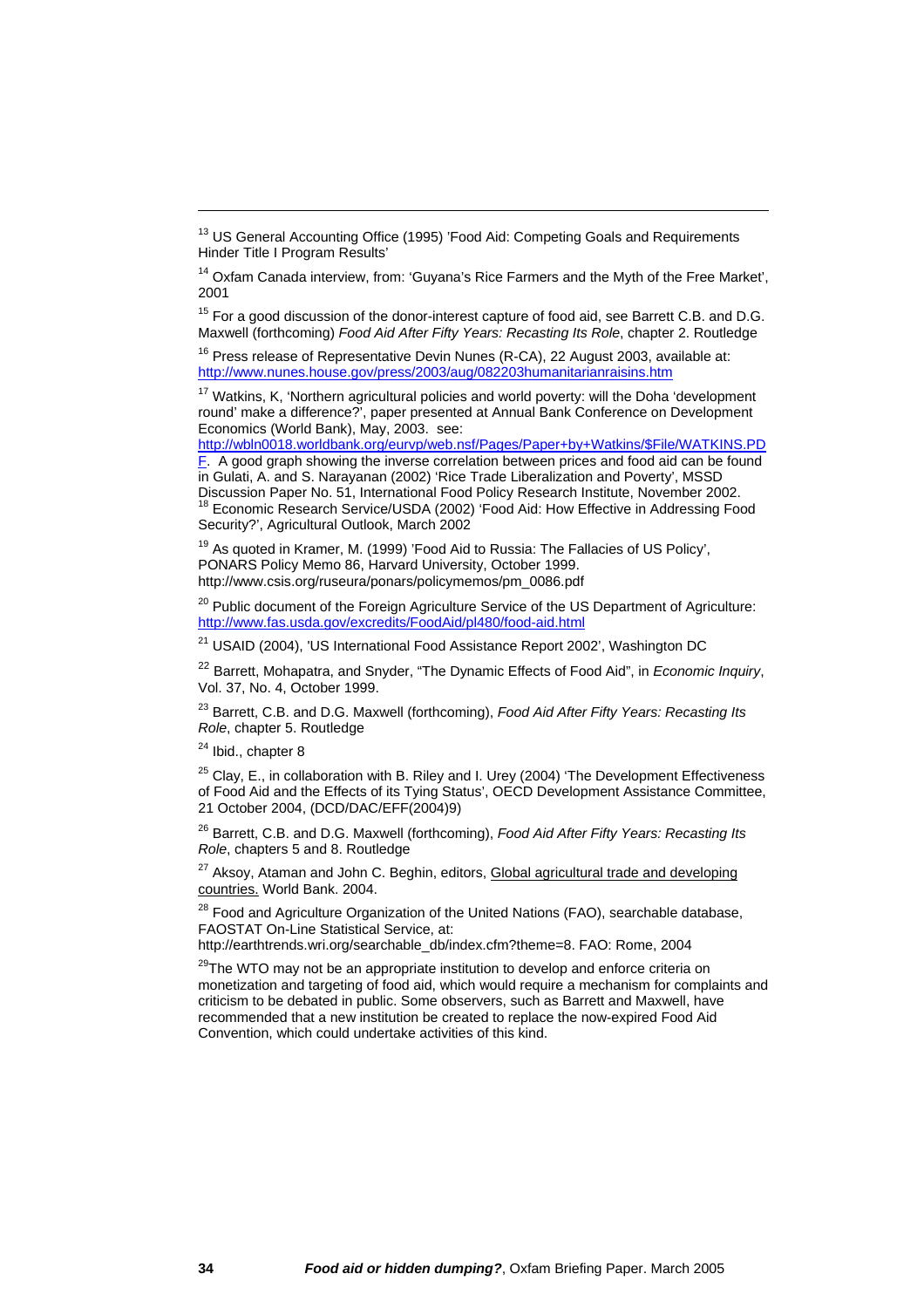© Oxfam International March 2005

This paper was written by Gawain Kripke. It relies heavily on a draft written by Sarah K. Lowder, and Oxfam gratefully acknowledges her contribution to this work. All errors and representations are Oxfam's. In addition, Oxfam was greatly assisted by insights from Professor Chris Barrett. His book, co-authored with D.G. Maxwell, is an important contribution to understanding food aid and the opportunities to improve it. Thanks also to Professors Linda Young and Philip Abbott for their constructive criticisms. In addition, Oxfam wishes to express appreciation for the contributions of Mark Ludwick, Angele Kwemo, and Stephanie Fell, and especially of Emily Alpert, who provided extensive research, writing, and editing support.

This paper is part of a series written to inform public debate on development and humanitarian policy issues. The text may be freely used for the purposes of campaigning, education, and research, provided that the source is acknowledged in full.

For further information please e-mail: advocacy@oxfaminternational.org